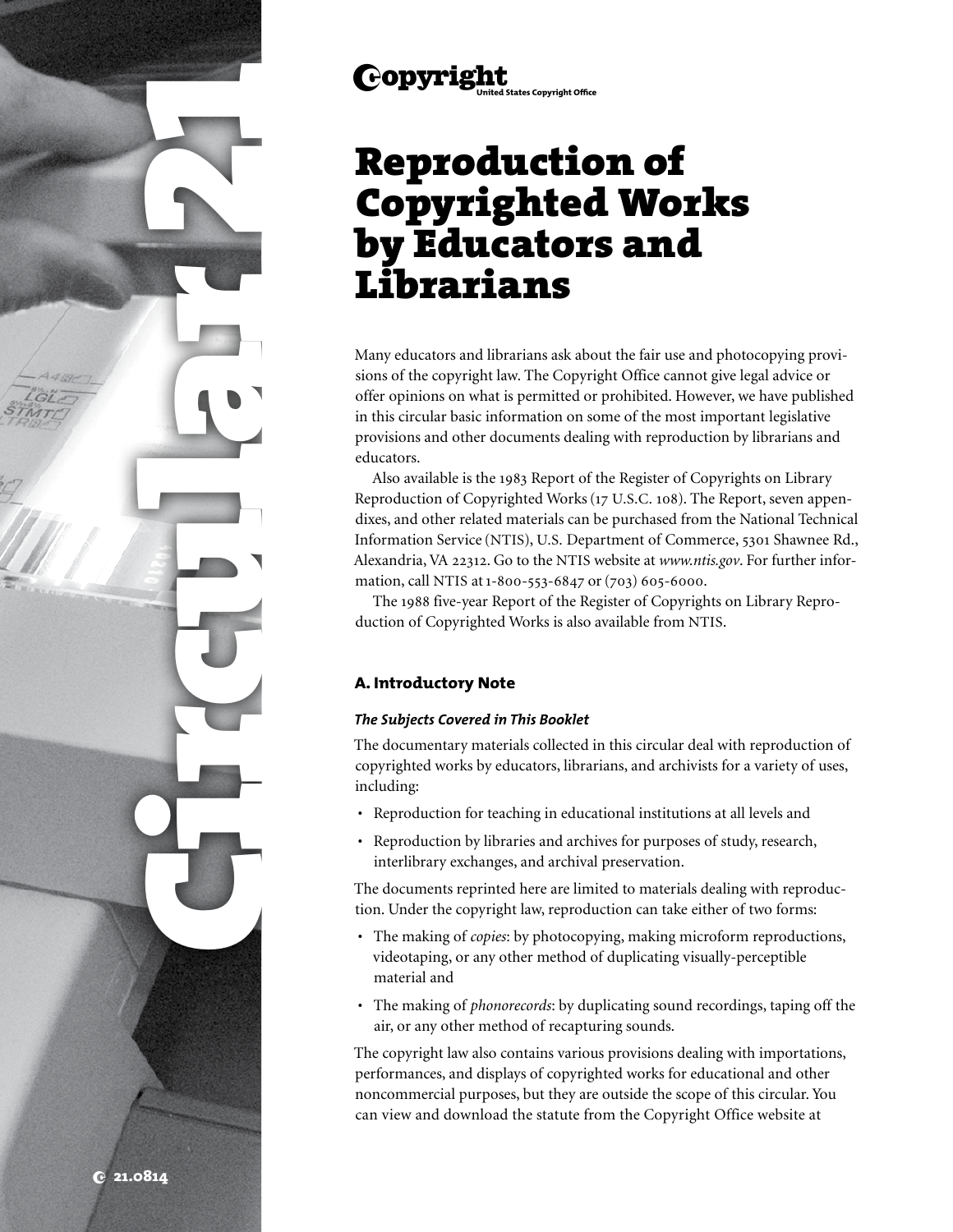*www.loc.gov*. To purchase a copy, go to *http://bookstore.gpo.gov* and search for Circular 92. For information about specific provisions, write to:

*Library of Congress Copyright Office-COPUBS 101 Independence Avenue SE Washington, DC 20559-6304*

## **A Note on the Documents Reprinted**

The documentary materials in this booklet are reprints or excerpts from six sources:

- 1 **The Copyright Act of October 19, 1976.** This is the copyright law of the United States, effective January 1, 1978 (title 17 of the *United States Code*, Public Law 94-553, 90 Stat. 2541).
- 2 **The Senate Report.** This is the 1975 report of the Senate Judiciary Committee on S. 22, the Senate version of the bill that became the Copyright Act of 1976 (S. Rep. No. 94-473, 94th Cong., 1st Sess., November 20 (legislative day November 18, 1975)).
- 3 **The House Report.** This is the 1976 report of the House of Representatives Judiciary Committee on the House amendments to the bill that became the Copyright Act of 1976 (H.R. Rep. No. 94-1476, 94th Cong., 2d Sess., September 3, 1976).
- 4 **The Conference Report.** This is the 1976 report of the "committee of conference on the disagreeing votes of the two Houses on the amendments of the House to the bill (S. 22) for the general revision of the Copyright Law" (H.R. Rep. No. 94-1733, 94th Cong., 2d Sess., September 29, 1976).
- 5 **The Congressional Debates.** This booklet contains excerpts from the *Congressional Record* of September 22, 1976, reflecting statements on the floor of Congress at the time the bill was passed by the House of Representatives (122 *Cong. Rec.* H 10874-76, daily edition, September 22, 1976).
- 6 **Copyright Office Regulations.** These are regulations issued by the Copyright Office under section 108 dealing with warnings of copyright for use by libraries and archives (37 *Code of Federal Regulations* §201.14).

Items 2 and 3 on this list—the 1975 Senate Report and the 1976 House Report—present special problems. On many points the language of these two reports is identical or closely similar. However, the two reports were written at different times, by committees of different Houses of Congress, on

somewhat different bills. As a result, the discussions on some provisions of the bills vary widely, and on certain points they disagree.

The disagreements between the Senate and House versions of the bill itself were resolved when the Act of 1976 was finally passed. However, many of the disagreements as to matters of interpretation between statements in the 1975 Senate Report and in the 1976 House Report were left partly or wholly unresolved. It is therefore difficult in compiling a booklet such as this to decide in some cases what to include and what to leave out.

The House Report was written later than the Senate Report, and in many cases it adopted the language of the Senate Report, updating it and conforming it to the version of the bill that was finally enacted into law. Thus, where the differences between the two Reports are relatively minor, or where the discussion in the House Report appears to have superseded the discussion of the same point in the Senate Report, we have used the House Report as the source of our documentation. In other cases we have included excerpts from both discussions in an effort to present the legislative history as fully and fairly as possible. Anyone making a thorough study of the Act of 1976 as it affects librarians and educators should not rely exclusively on the excerpts reprinted here but should go back to the primary documentary sources.

# **B. Exclusive Rights in Copyrighted Works**

## *1. Text of Section 106*

**note:** The following is a reprint of the entire text of section 106 of title 17, *United States Code*, as amended in 1995 and 2002.

## **§ 106** *·* **Exclusive rights in copyrighted works**

Subject to sections 107 through 122, the owner of copyright under this title has the exclusive rights to do and to authorize any of the following:

- (1) to reproduce the copyrighted work in copies or phonorecords;
- (2) to prepare derivative works based upon the copyrighted work;
- (3) to distribute copies or phonorecords of the copyrighted work to the public by sale or other transfer of ownership, or by rental, lease, or lending;
- (4) in the case of literary, musical, dramatic, and choreographic works, pantomimes, and motion pictures and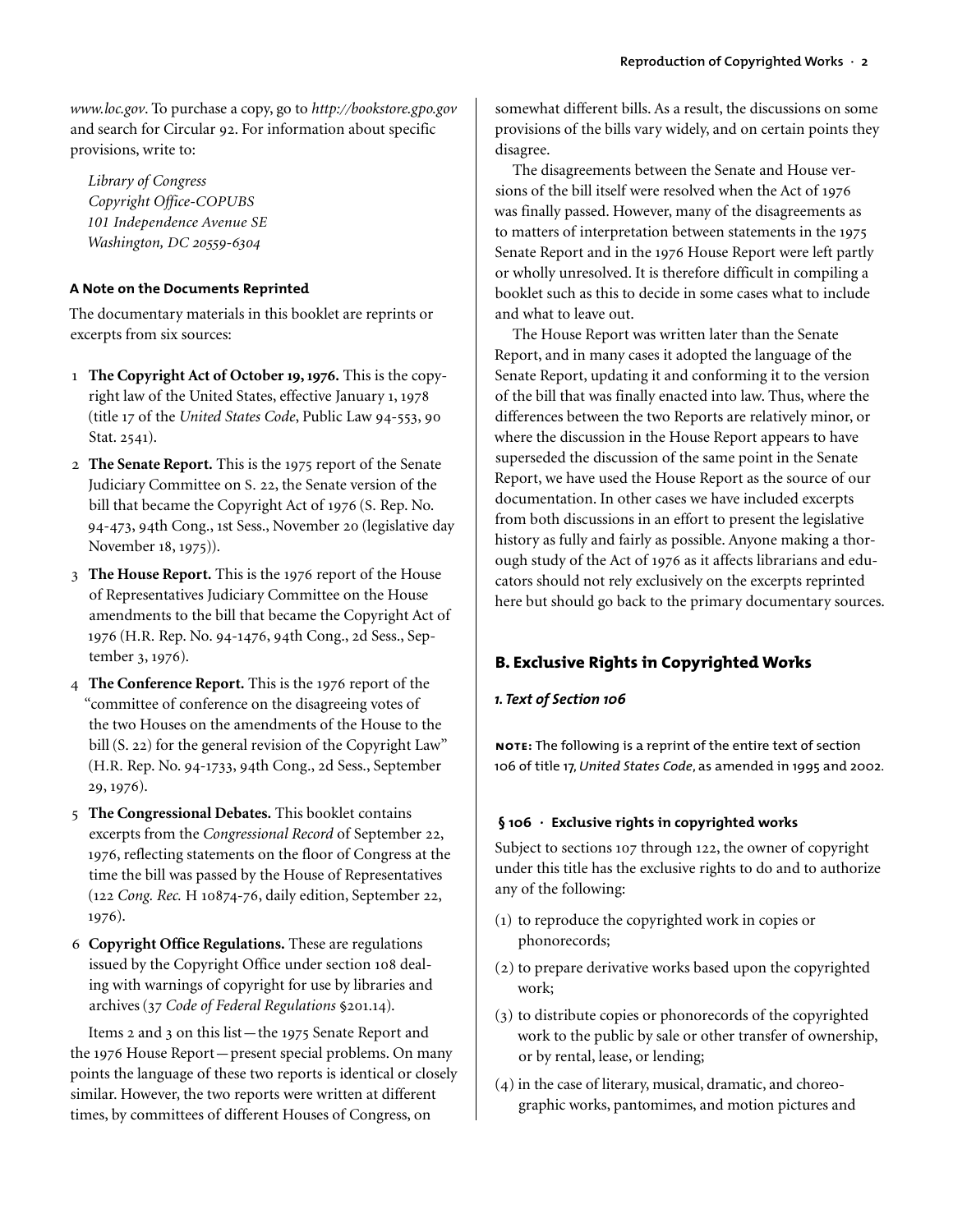other audiovisual works, to perform the copyrighted work publicly;

- (5) in the case of literary, musical, dramatic, and choreographic works, pantomimes, and pictorial, graphic, or sculptural works, including the individual images of a motion picture or other audiovisual work, to display the copyrighted work publicly; and
- $(6)$  in the case of sound recordings, to perform the copyrighted work publicly by means of a digital audio transmission.

#### *2. Excerpts from House Report on Section 106*

**note**: The following excerpts are reprinted from the House Report on the new copyright law (H.R. Rep. No. 94-1476, pages 61–62). The text of the corresponding Senate Report (S. Rep. No. 94-473, pages 57–58) is substantially the same.

#### *Section 106. Exclusive Rights in Copyrighted Works*

#### **General scope of copyright**

The five fundamental rights that the bill gives to copyright owners—the exclusive rights of reproduction, adaptation, publication, performance, and display—are stated generally in section 106. These exclusive rights, which comprise the socalled "bundle of rights" that is a copyright, are cumulative and may overlap in some cases. Each of the five enumerated rights may be subdivided indefinitely and, as discussed below in connection with section 201, each subdivision of an exclusive right may be owned and enforced separately.

The approach of the bill is to set forth the copyright owner's exclusive rights in broad terms in section 106, and then to provide various limitations, qualifications, or exemptions in the 12 sections that follow. Thus, everything in section 106 is made "subject to sections 107 through 118," and must be read in conjunction with those provisions.

**\* \* \***

#### **Rights of reproduction, adaptation, and publication**

The first three clauses of section 106, which cover all rights under a copyright except those of performance and display, extend to every kind of copyrighted work. The exclusive rights encompassed by these clauses, though closely related, are independent; they can generally be characterized as rights of copying, recording, adaptation, and publishing. A single act of infringement may violate all of these rights

at once, as where a publisher reproduces, adapts, and sells copies of a person's copyrighted work as part of a publishing venture. Infringement takes place when any one of the rights is violated: where, for example, a printer reproduces copies without selling them or a retailer sells copies without having anything to do with their reproduction. The references to "copies or phonorecords," although in the plural, are intended here and throughout the bill to include the singular (1 U.S.C. §1).

Reproduction.—Read together with the relevant definitions in section 101, the right "to reproduce the copyrighted work in copies or phonorecords" means the right to produce a material object in which the work is duplicated, transcribed, imitated, or simulated in a fixed form from which it can be "perceived, reproduced, or otherwise communicated, either directly or with the aid of a machine or device." As under the present law, a copyrighted work would be infringed by reproducing it in whole or in any substantial part, and by duplicating it exactly or by imitation or simulation. Wide departures or variations from the copyrighted work would still be an infringement as long as the author's "expression" rather than merely the author's "ideas" are taken. An exception to this general principle, applicable to the reproduction of copyrighted sound recordings, is specified in section 114.

"Reproduction" under clause (1) of section 106 is to be distinguished from "display" under clause (5). For a work to be "reproduced," its fixation in tangible form must be "sufficiently permanent or stable to permit it to be perceived, reproduced, or otherwise communicated for a period of more than transitory duration." Thus, the showing of images on a screen or tube would not be a violation of clause (1), although it might come within the scope of clause (5).

## **C. Fair Use**

#### *1. Text of Section 107*

**note**: The following is a reprint of the entire text of section 107 of title 17, *United States Code* as amended in 1990 and 1992.

#### **§ 107** *·* **Limitations on exclusive rights: Fair use**

Notwithstanding the provisions of sections 106 and 106a, the fair use of a copyrighted work, including such use by reproduction in copies or phonorecords or by any other means specified by that section, for purposes such as criticism, comment, news reporting, teaching (including multiple copies for classroom use), scholarship, or research, is not an infringement of copyright. In determining whether the use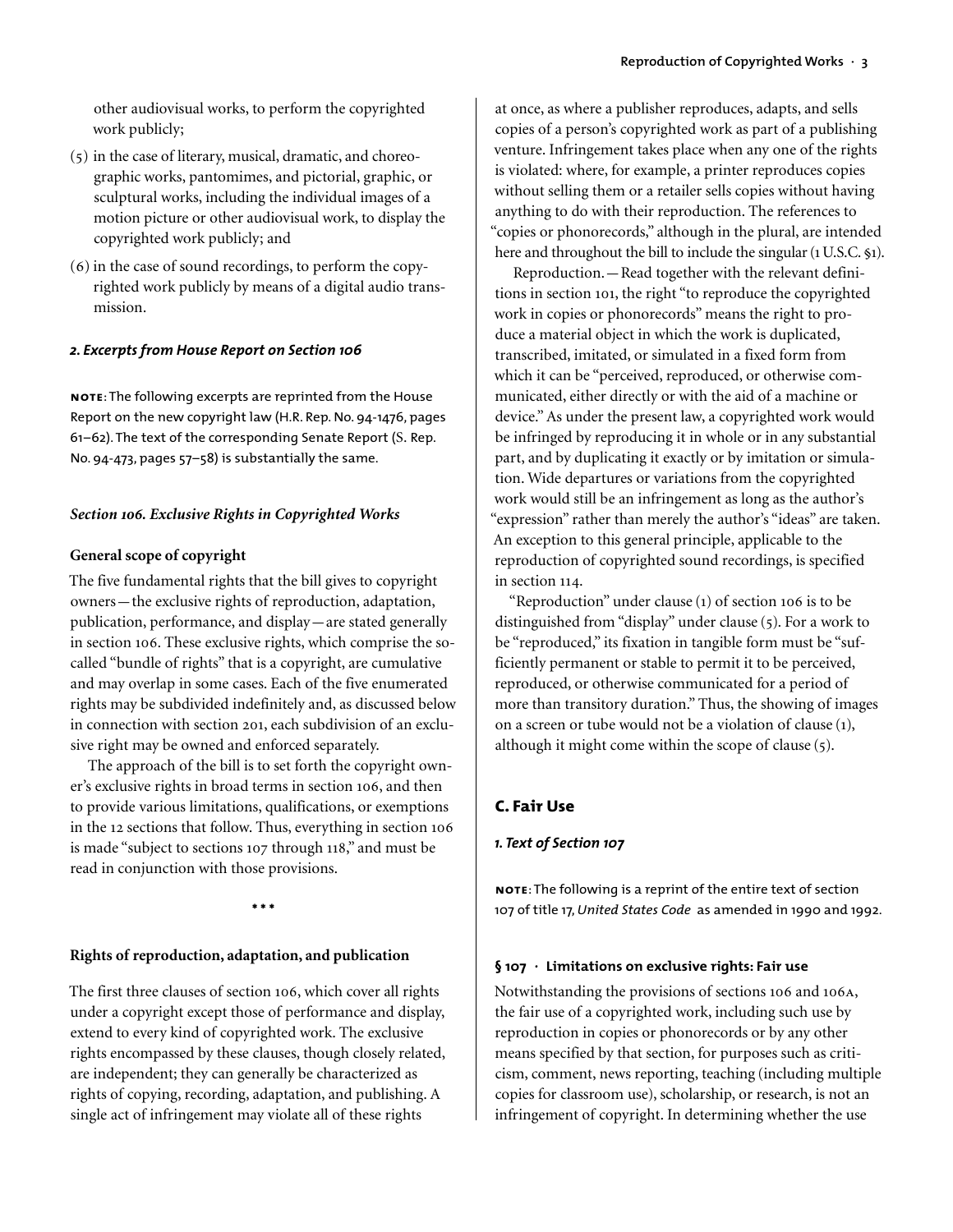made of a work in any particular case is a fair use the factors to be considered shall include —

- (1) the purpose and character of the use, including whether such use is of a commercial nature or is for nonprofit educational purposes;
- (2) the nature of the copyrighted work;
- (3) the amount and substantiality of the portion used in relation to the copyrighted work as a whole; and
- (4) the effect of the use upon the potential market for or value of the copyrighted work.

The fact that a work is unpublished shall not itself bar a finding of fair use if such finding is made upon consideration of all the above factors.

#### *2. Excerpts from House Report on Section 107*

**note**: The following excerpts are reprinted from the House Report on the new copyright law (H.R. Rep. No. 94-1476, pages 65–74). The discussion of section 107 appears at pages 61–67 of the Senate Report (S. Rep. No. 94-473). The text of this section of the Senate Report is not reprinted in this booklet, but similarities and differences between the House and Senate Reports on particular points will be noted below.

#### **a. House Report: Introductory Discussion on Section 107**

**note**: The first two paragraphs in this portion of the House Report are closely similar to the Senate Report. The remainder of the passage differs substantially in the two Reports.

## *Section 107. Fair Use*

## **General background of the problem**

The judicial doctrine of fair use, one of the most important and well-established limitations on the exclusive right of copyright owners, would be given express statutory recognition for the first time in section 107. The claim that a defendant's acts constituted a fair use rather than an infringement has been raised as a defense in innumerable copyright actions over the years, and there is ample case law recognizing the existence of the doctrine and applying it. The examples enumerated at page 24 of the Register's 1961 Report, while by no means exhaustive, give some idea of the sort of activities the courts might regard as fair use under the circumstances: "quotation of excerpts in a review or criticism for purposes of illustration or comment; quotation of short passages in a scholarly or technical work, for illustration or clarification of the author's observations; use in a parody of some of the content of the work parodied; summary of an address or article, with brief quotations, in a news report; reproduction by a library of a portion of a work to replace part of a damaged copy; reproduction by a teacher or student of a small part of a work to illustrate a lesson; reproduction of a work in legislative or judicial proceedings or reports; incidental and fortuitous reproduction, in a newsreel or broadcast, of a work located in the scene of an event being reported."

Although the courts have considered and ruled upon the fair use doctrine over and over again, no real definition of the concept has ever emerged. Indeed, since the doctrine is an equitable rule of reason, no generally applicable definition is possible, and each case raising the question must be decided on its own facts. On the other hand, the courts have evolved a set of criteria which, though in no case definitive or determinative, provide some gauge for balancing the equities. These criteria have been stated in various ways, but essentially they can all be reduced to the four standards which have been adopted in section 107: "(1) the purpose and character of the use, including whether such use is of a commercial nature or is for non-profit educational purposes; (2) the nature of the copyrighted work; (3) the amount and substantiality of the portion used in relation to the copyrighted work as a whole; and  $(4)$  the effect of the use upon the potential market for or value of the copyrighted work."

These criteria are relevant in determining whether the basic doctrine of fair use, as stated in the first sentence of section 107, applies in a particular case: "Notwithstanding the provisions of section 106, the fair use of a copyrighted work, including such use by reproduction in copies or phonorecords or by any other means specified by that section, for purposes such as criticism, comment, news reporting, teaching (including multiple copies for classroom use), scholarship, or research, is not an infringement of copyright."

The specific wording of section 107 as it now stands is the result of a process of accretion, resulting from the long controversy over the related problems of fair use and the reproduction (mostly by photocopying) of copyrighted material for educational and scholarly purposes. For example, the reference to fair use "by reproduction in copies or phonorecords or by any other means" is mainly intended to make clear that the doctrine has as much application to photocopying and taping as to older forms of use; it is not intended to give these kinds of reproduction any special status under the fair use provision or to sanction any reproduction beyond the normal and reasonable limits of fair use.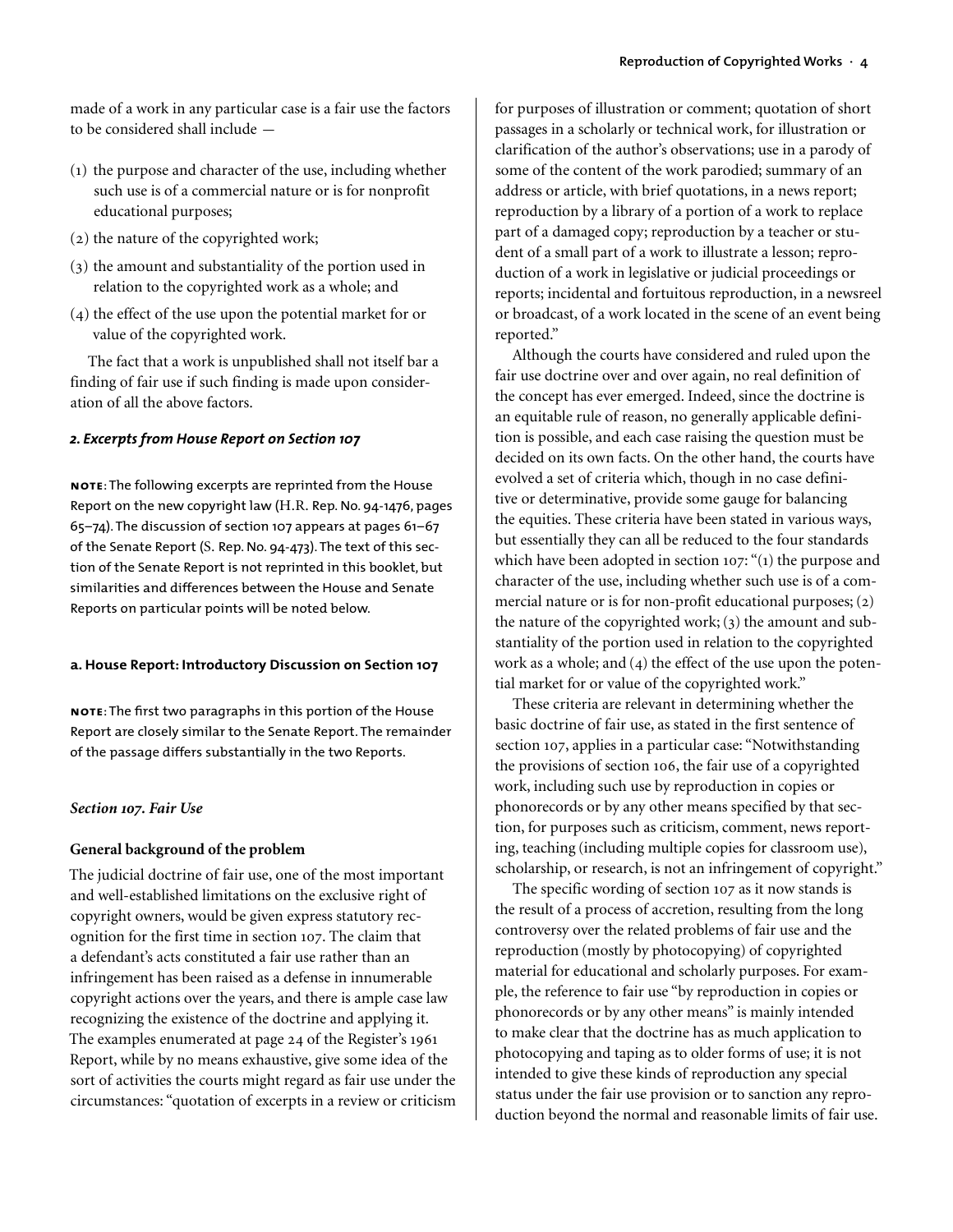Similarly, the newly-added reference to "multiple copies for classroom use" is a recognition that, under the proper circumstances of fairness, the doctrine can be applied to reproductions of multiple copies for the members of a class.

The Committee has amended the first of the criteria to be considered—"the purpose and character of the use" to state explicitly that this factor includes a consideration of "whether such use is of a commercial nature or is for non-profit educational purposes." This amendment is not intended to be interpreted as any sort of not-for-profit limitation on educational uses of copyrighted works. It is an express recognition that, as under the present law, the commercial or non-profit character of an activity, while not conclusive with respect to fair use, can and should be weighed along with other factors in fair use decisions.

#### **General intention behind the provision**

The statement of the fair use doctrine in section 107 offers some guidance to users in determining when the principles of the doctrine apply. However, the endless variety of situations and combinations of circumstances that can rise in particular cases precludes the formulation of exact rules in the statute. The bill endorses the purpose and general scope of the judicial doctrine of fair use, but there is no disposition to freeze the doctrine in the statute, especially during a period of rapid technological change. Beyond a very broad statutory explanation of what fair use is and some of the criteria applicable to it, the courts must be free to adapt the doctrine to particular situations on a case-by-case basis. Section 107 is intended to restate the present judicial doctrine of fair use, not to change, narrow, or enlarge it in any way.

## **b. House Report: Statement of Intention as to Classroom Reproduction**

**note**: The House Report differs substantially from the Senate Report on this point.

## *(i) Introductory Statement*

#### **Intention as to classroom reproduction**

Although the works and uses to which the doctrine of fair use is applicable are as broad as the copyright law itself, most of the discussion of section 107 has centered around questions of classroom reproduction, particularly photocopying. The arguments on the question are summarized at pp. 30–31 of this Committee's 1967 report (H.R. Rep. No. 83, 90th Cong., 1st Sess.), and have not changed materially in the intervening years.

The Committee also adheres to its earlier conclusion, that "a specific exemption freeing certain reproductions of copyrighted works for educational and scholarly purposes from copyright control is not justified." At the same time the Committee recognizes, as it did in 1967, that there is a "need for greater certainty and protection for teachers." In an effort to meet this need the Committee has not only adopted further amendments to section 107, but has also amended section 504(c) to provide innocent teachers and other non-profit users of copyrighted material with broad insulation against unwarranted liability for infringement. The latter amendments are discussed below in connection with Chapter 5 of the bill.

In 1967 the Committee also sought to approach this problem by including, in its report, a very thorough discussion of "the considerations lying behind the four criteria listed in the amended section 107, in the context of typical classroom situations arising today." This discussion appeared on pp. 32–35 of the 1967 report, and with some changes has been retained in the Senate report on S. 22 (S. Rep. No. 94-473, pp. 63–65). The Committee has reviewed this discussion, and considers that it still has value as an analysis of various aspects of the problem.

At the Judiciary Subcommittee hearings in June 1975, Chairman Kastenmeier and other members urged the parties to meet together independently in an effort to achieve a meeting of the minds as to permissible educational uses of copyrighted material. The response to these suggestions was positive, and a number of meetings of three groups, dealing respectively with classroom, reproduction of printed material, music, and audio-visual material, were held beginning in September 1975.

## *(ii) Guidelines with Respect to Books and Periodicals*

In a joint letter to Chairman Kastenmeier, dated March 19, 1976, the representatives of the Ad Hoc Committee of Educational Institutions and Organizations on Copyright Law Revision, and of the Authors League of America, Inc., and the Association of American Publishers, Inc., stated:

*You may remember that in our letter of March 8, 1976 we told you that the negotiating teams representing authors and publishers and the Ad Hoc Group had reached tentative agreement on guidelines to insert in the Committee Report covering educational copying from books and periodicals under Section 107 of H.R. 2223 and S. 22, and that as part of that tentative agreement each side would accept the amendments to Sections 107 and 504 which were adopted by your Subcommittee on March 3, 1976.*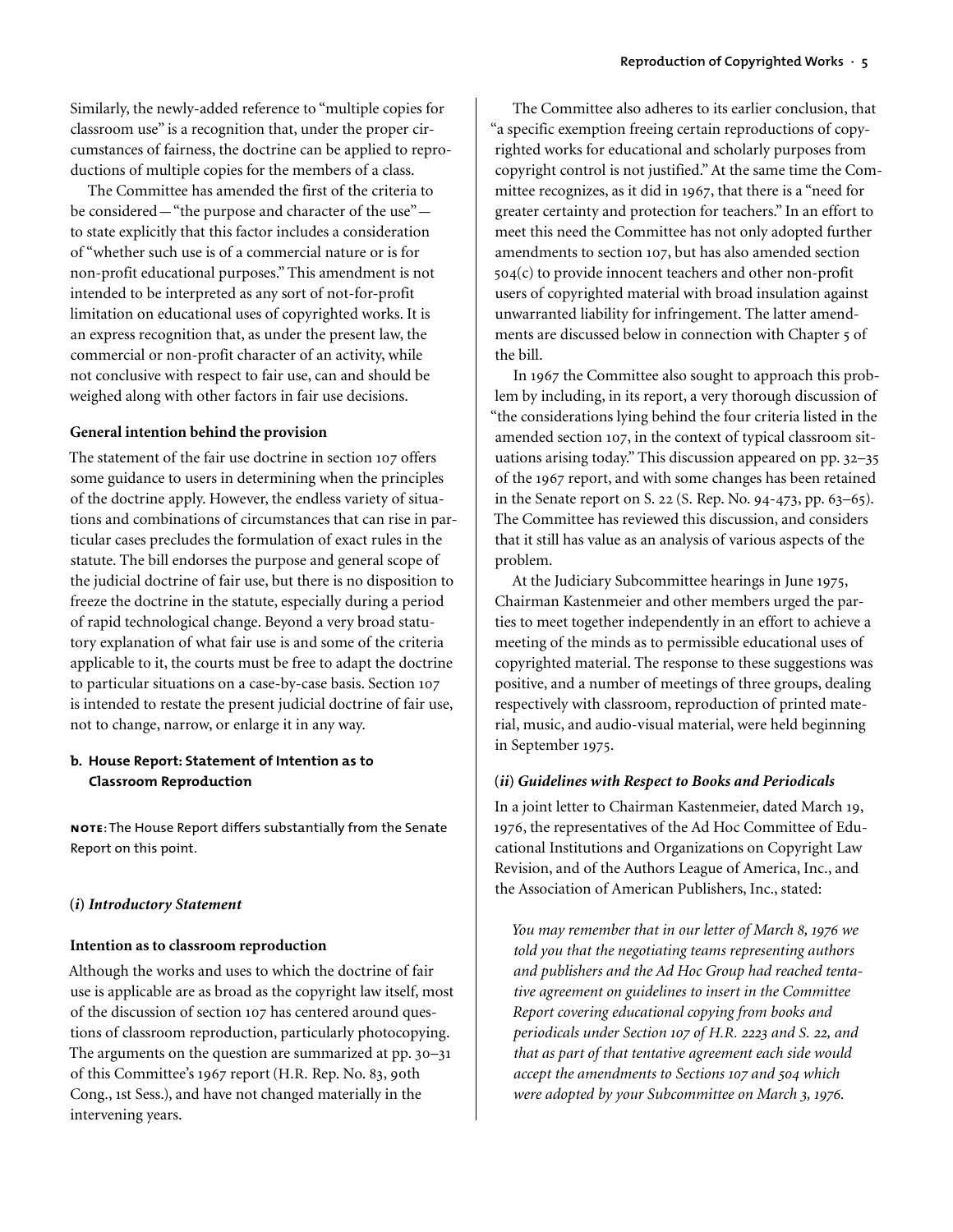*We are now happy to tell you that the agreement has been approved by the principals and we enclose a copy herewith. We had originally intended to translate the agreement into language suitable for inclusion in the legislative report dealing with Section 107, but we have since been advised by committee staff that this will not be necessary.*

As stated above, the agreement refers only to copying from books and periodicals, and it is not intended to apply to musical or audiovisual works.

The full text of the agreement is as follows:

# **Agreement on Guidelines for Classroom Copying in Not-For-Profit Educational Institutions with respect to books and periodicals**

The purpose of the following guidelines is to state the minimum and not the maximum standards of educational fair use under Section 107 of H.R. 2223. The parties agree that the conditions determining the extent of permissible copying for educational purposes may change in the future; that certain types of copying permitted under these guidelines may not be permissible in the future; and conversely that in the future other types of copying not permitted under these guidelines may be permissible under revised guidelines.

Moreover, the following statement of guidelines is not intended to limit the types of copying permitted under the standards of fair use under judicial decision and which are stated in Section 107 of the Copyright Revision Bill. There may be instances in which copying which does not fall within the guidelines stated below may nonetheless be permitted under the criteria of fair use.

## **Guidelines**

## *I. Single Copying for Teachers*

A single copy may be made of any of the following by or for a teacher at his or her individual request for his or her scholarly research or use in teaching or preparation to teach a class:

- a A chapter from a book
- B An article from a periodical or newspaper
- c A short story, short essay or short poem, whether or not from a collective work
- d A chart, graph, diagram, drawing, cartoon or picture from a book, periodical, or newspaper

## *II. Multiple Copies for Classroom Use*

Multiple copies (not to exceed in any event more than one copy per pupil in a course) may be made by or for the teacher giving the course for classroom use or discussion; provided that:

- a The copying meets the tests of brevity and spontaneity as defined below and,
- B Meets the cumulative effect test as defined below and,
- c Each copy includes a notice of copyright

## **Definitions**

## *Brevity*

- i Poetry: (a) A complete poem if less than 250 words and if printed on not more than two pages or, (b) from a longer poem, an excerpt of not more than 250 words.
- ii Prose: (a) Either a complete article, story or essay of less than 2,500 words, or (b) an excerpt from any prose work of not more than 1,000 words or 10% of the work, whichever is less, but in any event a minimum of 500 words.

[Each of the numerical limits stated in "i" and "ii" above may be expanded to permit the completion of an unfinished line of a poem or of an unfinished prose paragraph.]

- iii Illustration: One chart, graph, diagram, drawing, cartoon or picture per book or per periodical issue.
- iv"Special" works: Certain works in poetry, prose or in "poetic prose" which often combine language with illustrations and which are intended sometimes for children and at other times for a more general audience fall short of 2,500 words in their entirety. Paragraph "ii" above notwithstanding such "special works" may not be reproduced in their entirety; however, an excerpt comprising not more than two of the published pages of such special work and containing not more than ten percent of the words found in the text thereof, may be reproduced.

## *Spontaneity*

- i The copying is at the instance and inspiration of the individual teacher, and
- ii The inspiration and decision to use the work and the moment of its use for maximum teaching effectiveness are so close in time that it would be unreasonable to expect a timely reply to a request for permission.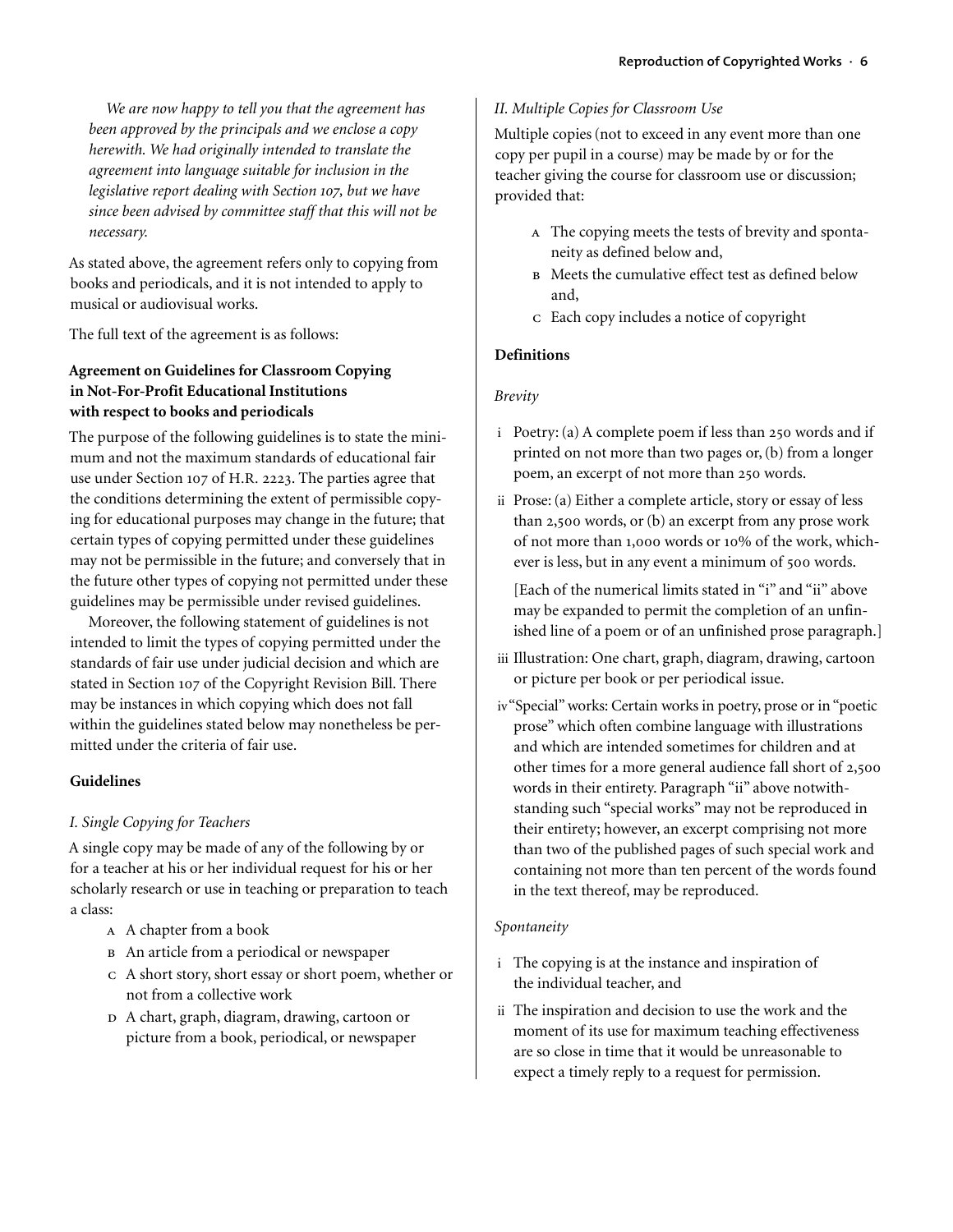## *Cumulative Effect*

- i The copying of the material is for only one course in the school in which the copies are made.
- ii Not more than one short poem, article, story, essay or two excerpts may be copied from the same author, nor more than three from the same collective work or periodical volume during one class term.
- iii There shall not be more than nine instances of such multiple copying for one course during one class term.

[The limitations stated in "ii" and "iii" above shall not apply to current news periodicals and newspapers and current news sections of other periodicals.]

## *III. Prohibitions as to I and II Above*

Notwithstanding any of the above, the following shall be prohibited:

- a Copying shall not be used to create or to replace or substitute for anthologies, compilations or collective works. Such replacement or substitution may occur whether copies of various works or excerpts therefrom are accumulated or reproduced and used separately.
- b There shall be no copying of or from works intended to be "consumable" in the course of study or of teaching. These include workbooks, exercises, standardized tests and test booklets and answer sheets and like consumable material.
- c Copying shall not:
	- a substitute for the purchase of books, publishers' reprints or periodicals;
	- b be directed by higher authority;
	- c be repeated with respect to the same item by the same teacher from term to term.
- D No charge shall be made to the student beyond the actual cost of the photocopying.

Agreed March 19, 1976. Ad Hoc Committee on Copyright Law Revision: By Sheldon Elliott Steinbach. Author-Publisher Group: Authors League of America: By Irwin Karp, Counsel. Association of American Publishers, Inc.: By Alexander C. Hoffman, Chairman, Copyright Committee.

### *(iii) Guidelines with Respect to Music*

In a joint letter dated April 30, 1976, representatives of the Music Publishers' Association of the United States, Inc., the National Music Publishers' Association, Inc., the Music Teachers National Association, the Music Educators National Conference, the National Association of Schools of Music, and the Ad Hoc Committee on Copyright Law Revision, wrote to Chairman Kastenmeier as follows:

*During the hearings on H.R. 2223 in June 1975, you and several of your subcommittee members suggested that concerned groups should work together in developing guidelines which would be helpful to clarify Section 107 of the bill.*

*Representatives of music educators and music publishers delayed their meetings until guidelines had been developed relative to books and periodicals. Shortly after that work was completed and those guidelines were forwarded to your subcommittee, representatives of the undersigned music organizations met together with representatives of the Ad Hoc Committee on Copyright Law Revision to draft guidelines relative to music.*

*We are very pleased to inform you that the discussions thus have been fruitful on the guidelines which have been developed. Since private music teachers are an important factor in music education, due consideration has been given to the concerns of that group.*

*We trust that this will be helpful in the report on the bill to clarify Fair Use as it applies to music.*

The text of the guidelines accompanying this letter is as follows:

#### **Guidelines for Educational Uses of Music**

The purpose of the following guidelines is to state the minimum and not the maximum standards of educational fair use under Section 107 of H.R. 2223. The parties agree that the conditions determining the extent of permissible copying for educational purposes may change in the future; that certain types of copying permitted under these guidelines may not be permissible in the future, and conversely that in the future other types of copying not permitted under these guidelines may be permissible under revised guidelines.

Moreover, the following statement of guidelines is not intended to limit the types of copying permitted under the standards of fair use under judicial decision and which are stated in Section 107 of the Copyright Revision Bill. There may be instances in which copying which does not fall within the guidelines stated below may nonetheless be permitted under the criteria of fair use.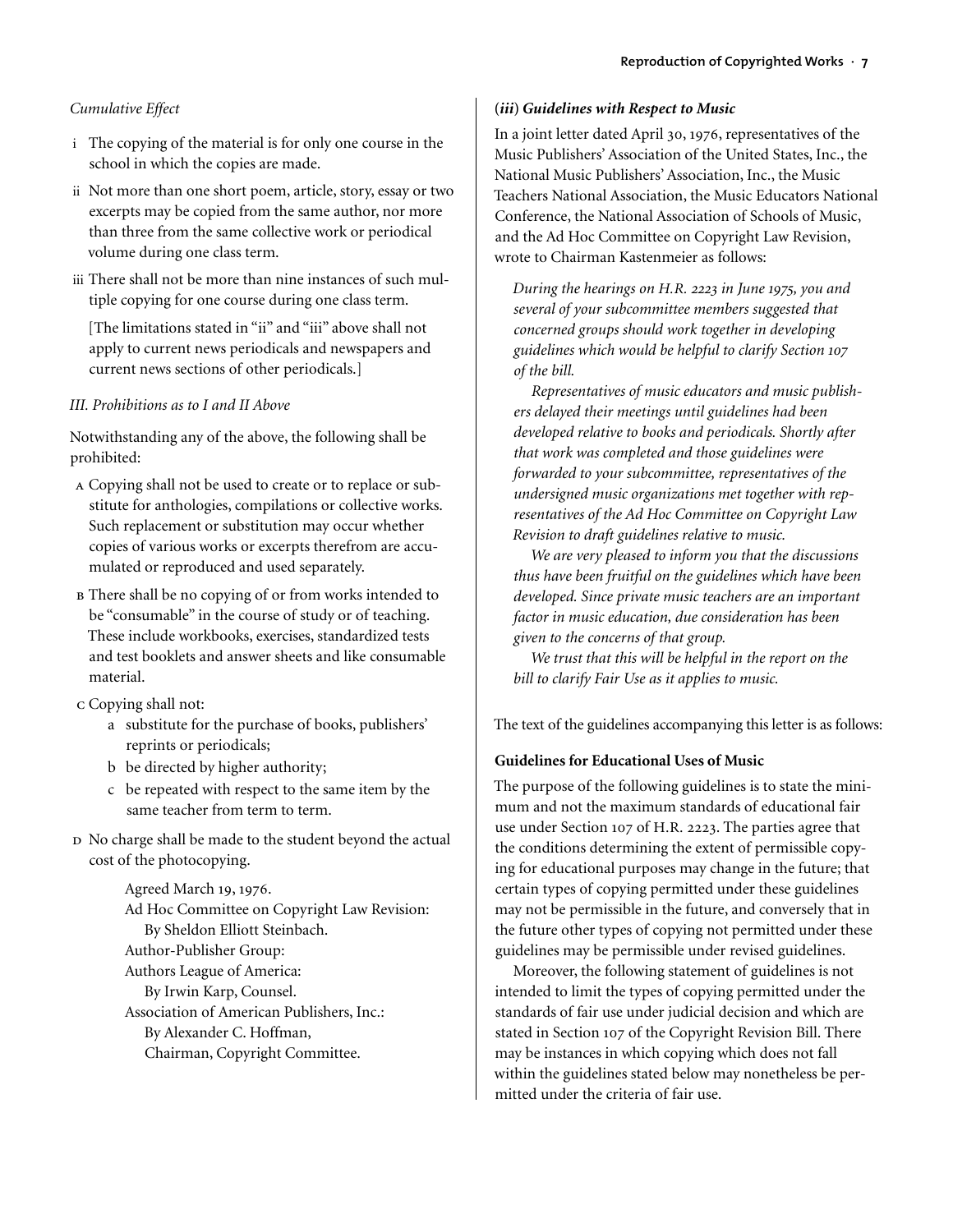## a Permissible Uses

- 1 Emergency copying to replace purchased copies which for any reason are not available for an imminent performance provided purchased replacement copies shall be substituted in due course.
- 2 For academic purposes other than performance, single or multiple copies of excerpts of works may be made, provided that the excerpts do not comprise a part of the whole which would constitute a performable unit such as a section<sup>1</sup>, movement or aria, but in no case more than 10 percent of the whole work. The number of copies shall not exceed one copy per pupil.²
- 3 Printed copies which have been purchased may be edited or simplified provided that the fundamental character of the work is not distorted or the lyrics, if any, altered or lyrics added if none exist.
- 4 A single copy of recordings of performances by students may be made for evaluation or rehearsal purposes and may be retained by the educational institution or individual teacher.
- 5 A single copy of a sound recording (such as a tape, disc, or cassette) of copyrighted music may be made from sound recordings owned by an educational institution or an individual teacher for the purpose of constructing aural exercises or examinations and may be retained by the educational institution or individual teacher. (This pertains only to the copyright of the music itself and not to any copyright which may exist in the sound recording.)

## B Prohibitions

- 1 Copying to create or replace or substitute for anthologies, compilations or collective works.
- 2 Copying of or from works intended to he "consumable" in the course of study or of teaching such as workbooks, exercises, standardized tests and answer sheets and like material.
- 3 Copying for the purpose of performance, except as in  $A(1)$  above.
- 4 Copying for the purpose of substituting for the purchase of music, except as in  $A(1)$  and  $A(2)$  above.
- 5 Copying without inclusion of the copyright notice which appears on the printed copy.

## *(iv) Discussion of Guidelines*

The Committee appreciates and commends the efforts and the cooperative and reasonable spirit of the parties who achieved the agreed guidelines on books and periodicals and on music. Representatives of the American Association of University Professors and of the Association of American Law Schools have written to the Committee strongly criticizing the guidelines, particularly with respect to multiple copying, as being too restrictive with respect to classroom situations at the university and graduate level. However, the Committee notes that the Ad Hoc group did include representatives of higher education, that the stated "purpose of the … guidelines is to state the minimum and not the maximum standards of educational fair use" and that the agreement acknowledges "there may be instances in which copying which does not fall within the guidelines … may nonetheless be permitted under the criteria of fair use."

The Committee believes the guidelines are a reasonable interpretation of the minimum standards of fair use. Teachers will know that copying within the guidelines is fair use. Thus, the guidelines serve the purpose of fulfilling the need for greater certainty and protection for teachers. The Committee expresses the hope that if there are areas where standards other than these guidelines may be appropriate, the parties will continue their efforts to provide additional specific guidelines in the same spirit of good will and give and take that has marked the discussion of this subject in recent months.

#### **c. House Report: Additional Excerpts**

**note**: Under the heading "Reproduction and uses for other purposes," the House Report, at pages 72–74, parallels much of the material appearing at pages 65–67 of the Senate Report under the same heading, but with some differences.

The concentrated attention given the fair use provision in the context of classroom teaching activities should not obscure its application in other areas. It must be emphasized again that the same general standards of fair use are applicable to all kinds of uses of copyrighted material, although the relative weight to be given them will differ from case to case.

**\* \* \***

A problem of particular urgency is that of preserving for posterity prints of motion pictures made before 1942. Aside from the deplorable fact that in a great many cases the only existing copy of a film has been deliberately destroyed, those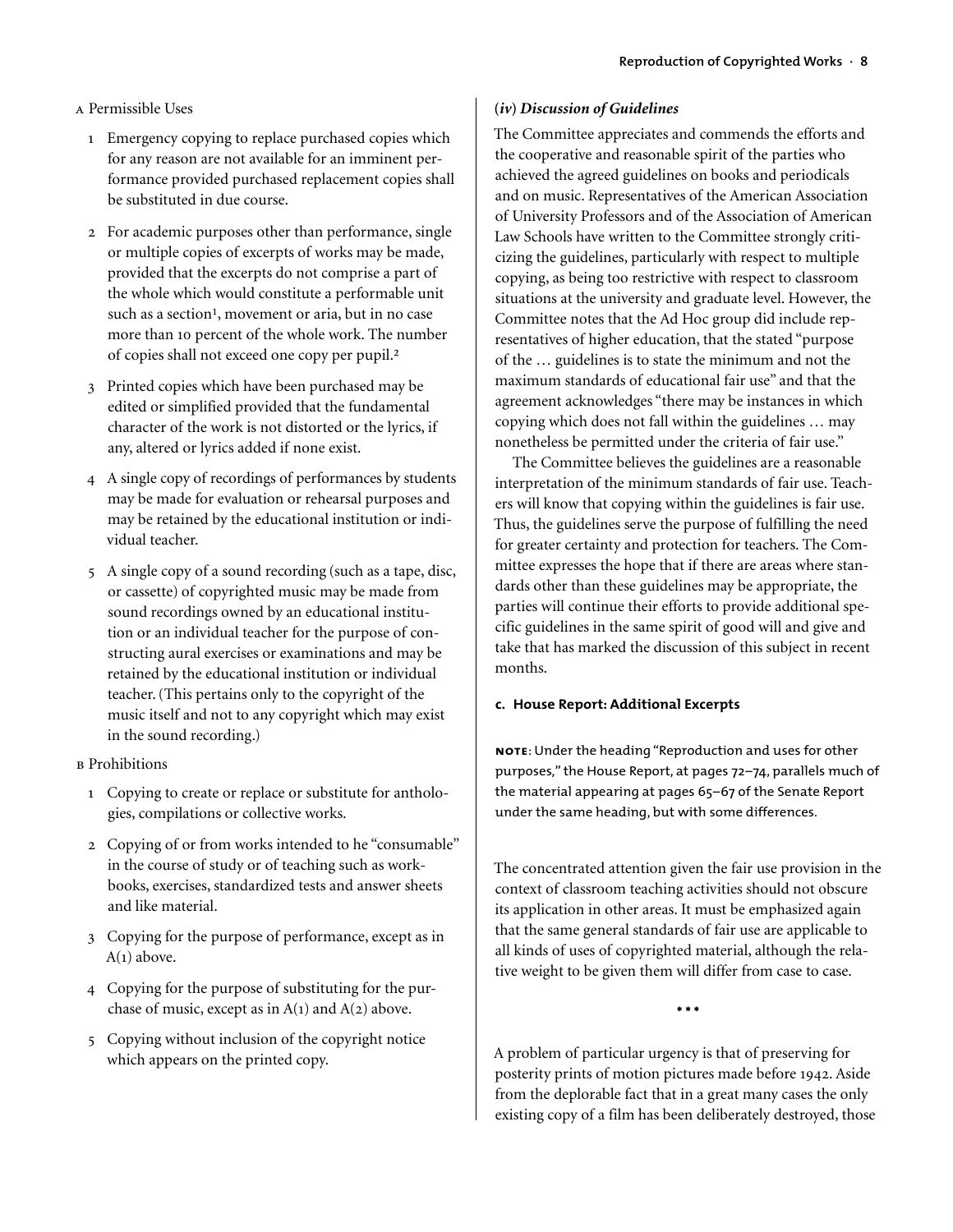that remain are in immediate danger of disintegration; they were printed on film stock with a nitrate base that will inevitably decompose in time. The efforts of the Library of Congress, the American Film Institute, and other organizations to rescue and preserve this irreplaceable contribution to our cultural life are to be applauded, and the making of duplicate copies for purposes of archival preservation certainly falls within the scope of "fair use."

**\* \* \***

During the consideration of the revision bill in the 94th Congress it was proposed that independent newsletters, as distinguished from house organs and publicity or advertising publications, be given separate treatment. It is argued that newsletters are particularly vulnerable to mass photocopying, and that most newsletters have fairly modest circulations. Whether the copying of portions of a newsletter is an act of infringement or a fair use will necessarily turn on the facts of the individual case. However, as a general principle, it seems clear that the scope of the fair use doctrine should be considerably narrower in the case of newsletters than in that of either mass-circulation periodicals or scientific journals. The commercial nature of the user is a significant factor in such cases: Copying by a profit-making user of even a small portion of a newsletter may have a significant impact on the commercial market for the work.

The Committee has examined the use of excerpts from copyrighted works in the art work of calligraphers. The committee believes that a single copy reproduction of an excerpt from a copyrighted work by a calligrapher for a single client does not represent an infringement of copyright. Likewise, a single reproduction of excerpts from a copyrighted work by a student calligrapher or teacher in a learning situation would be a fair use of the copyrighted work.

The Register of Copyrights has recommended that the committee report describe the relationship between this section and the provisions of section 108 relating to reproduction by libraries and archives. The doctrine of fair use applies to library photocopying, and nothing contained in section 108 "in any way affects the right of fair use." No provision of section 108 is intended to take away any rights existing under the fair use doctrine. To the contrary, section 108 authorizes certain photocopying practices which may not qualify as a fair use.

The criteria of fair use are necessarily set forth in general terms. In the application of the criteria of fair use to specific photocopying practices of libraries, it is the intent of this legislation to provide an appropriate balancing of the rights of creators, and the needs of users.

## *3. Excerpts from Conference Report on Section 107*

**note**: The following excerpt is reprinted from the Report of the Conference Committee on the new copyright law (H.R. Rep. No. 94-1733, page 70).

## *Fair Use*

## **Senate bill**

The Senate bill, in section 107, embodied express statutory recognition of the judicial doctrine that the fair use of a copyrighted work is not an infringement of copyright. It set forth the fair use doctrine, including four criteria for determining its applicability in particular cases, in general terms.

## **House bill**

The House bill amended section 107 in two respects: in the general statement of the fair use doctrine it added a specific reference to multiple copies for classroom use, and it amplified the statement of the first of the criteria to be used in judging fair use (the purpose and character of the use) by referring to the commercial nature or nonprofit educational purpose of the use.

## **Conference substitute**

The conference substitute adopts the House amendments. The conferees accept as part of their understanding of fair use the "Guidelines for Classroom Copying in Not-for-Profit Educational Institutions" with respect to books and periodicals appearing at pp. 68–70 of the House Report (H. Rept. No. 94-1476, as corrected at p. H 10727 of the *Congressional Record* for September 21, 1976), and for educational uses of music appearing at pp. 70–71 of the House report, as amended in the statement appearing at p. H 10875 of the *Congressional Record* of September 22, 1976. The conferees also endorse the statement concerning the meaning of the word "teacher" in the guidelines for books and periodicals, and the application of fair use in the case of use of television programs within the confines of a nonprofit educational institution for the deaf and hearing impaired, both of which appear on p. H 10875 of the *Congressional Record* of September 22, 1976.

## *4. Excerpts from Congressional Debates*

**note**: The following excerpts are reprinted from the *Congressional Record* of September 22, 1976, including statements by Mr. Kastenmeier (Chairman of the House Judiciary Subco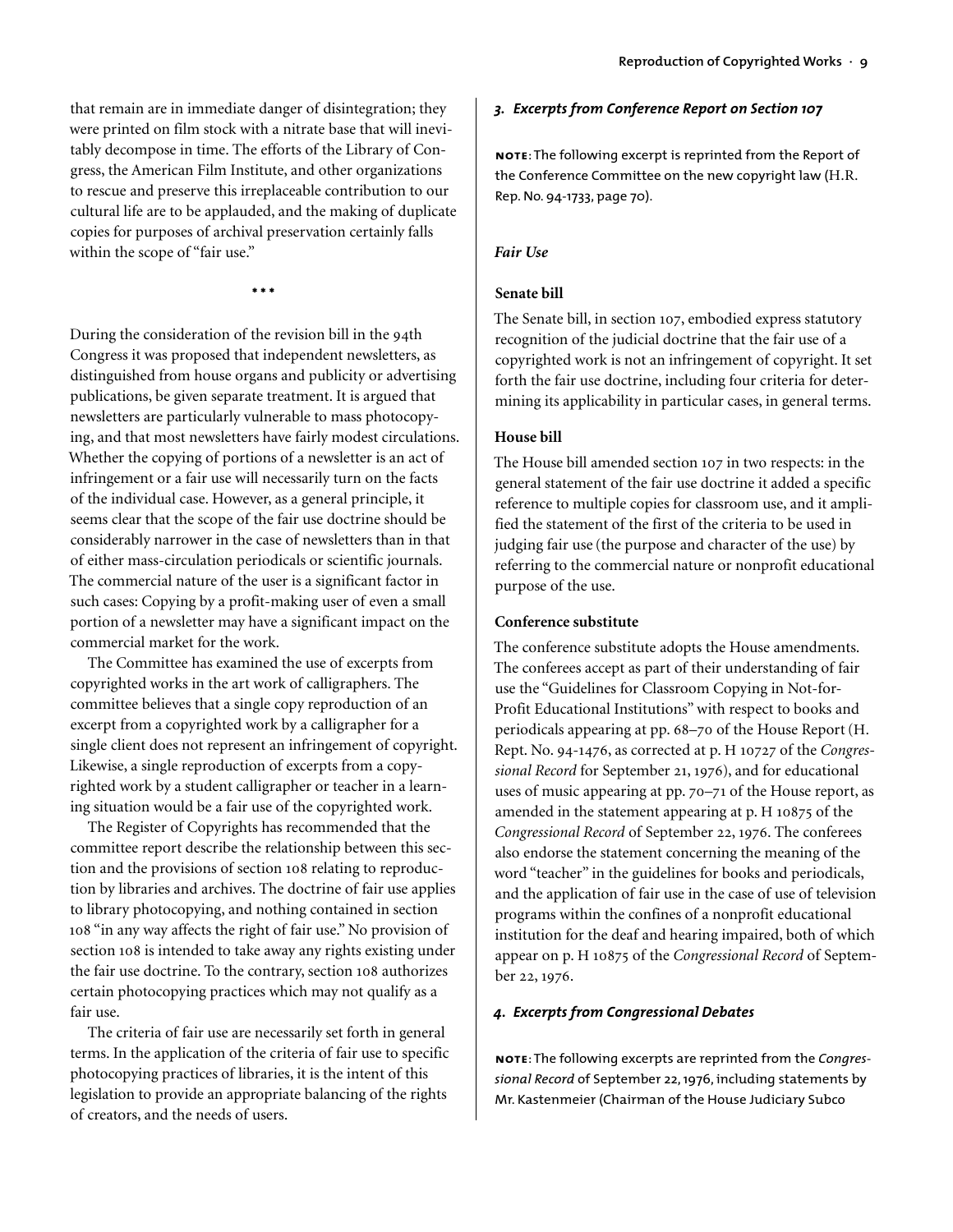mittee responsible for the bill) on the floor of the House of Representatives.

Mr. Kastenmeier …Mr. Chairman, before concluding my remarks I would like to discuss several questions which have been raised concerning the meaning of several provisions of S. 22 as reported by the House Judiciary Committee and of statements in the committee's report, No. 94-1476.

**\* \* \***

Another question involves the reference to "teacher" in the "Agreement on Guidelines for Classroom Copying in Not-for-Profit Educational Institutions" reproduced at pages 68–70 of the committee's report No. 94-1476 in connection with section 107. It has been pointed out that, in planning his or her teaching on a day-to-day basis in a variety of educational situations, an individual teacher will commonly consult with instructional specialists on the staff of the school, such as reading specialists, curriculum specialists, audiovisual directors, guidance counselors, and the like. As long as the copying meets all of the other criteria laid out in the guidelines, including the requirements for spontaneity and the prohibition against the copying being directed by higher authority, the committee regards the concept of "teacher" as broad enough to include instructional specialists working in consultation with actual instructors.

Also in consultation with section 107, the committee's attention has been directed to the unique educational needs and problems of the approximately 50,000 deaf and hearingimpaired students in the United States, and the inadequacy of both public and commercial television to serve their educational needs. It has been suggested that, as long as clear-cut constraints are imposed and enforced, the doctrine of fair use is broad enough to permit the making of an off-the-air fixation of a television program within a nonprofit educational institution for the deaf and hearing impaired, the reproduction of a master and a work copy of a captioned version of the original fixation, and the performance of the program from the work copy within the confines of the institution. In identifying the constraints that would have to be imposed within an institution in order for these activities to be considered as fair use, it has been suggested that the purpose of the use would have to be noncommercial in every respect, and educational in the sense that it serves as part of a deaf or hearing-impaired student's learning environment within the institution, and that the institution would have to insure that the master and work copy would remain in the hands of a limited number of authorized personnel within the institution, would be responsible for assuring against

its unauthorized reproduction or distribution, or its performance or retention for other than educational purposes within the institution. Work copies of captioned programs could be shared among institutions for the deaf abiding by the constraints specified. Assuming that these constraints are both imposed and enforced, and that no other factors intervene to render the use unfair, the committee believes that the activities described could reasonably be considered fair use under section 107.

**\* \* \***

Mr. Chairman, because of the complexity of this bill and the delicate balances which it creates among competing economic interests, the committee will resist extensive amendment of this bill. On behalf of the committee I would urge all of my colleagues to vote favorably on S. 22.

Mr. SKUBITZ. Mr. Chairman, will the gentleman yield? Mr. KASTENMEIER. I am happy to yield to my friend, the gentleman from Kansas.

Mr. SKUBITZ. Mr. Chairman, I thank my friend, the gentleman from Wisconsin, for yielding.

Mr. Chairman, I have received a great deal of mail from the schoolteachers in my district who are particularly concerned about section 107—fair use—the fair use of copyrighted material. Having been a former schoolteacher myself, I believe they make a good point and there is a sincere fear on their part that, because of the vagueness or ambiguity in the bill's treatment of the doctrine of fair use, they may subject themselves to liability for an unintentional infringement of copyright when all they were trying to do was the job for which they were trained.

The vast majority of teachers in this country would not knowingly infringe upon a person's copyright, but, as any teacher can appreciate, there are times when information is needed and is available, but it may be literally impossible to locate the right person to approve the use of that material and the purchase of such would not be feasible and, in the meantime, the teacher may have lost that "teachable moment."

Did the subcommittee take these problems into consideration and did they do anything to try and help the teachers to better understand section 107?

Have the teachers been protected by this section 107?

Mr. Kastenmeier. Mr. Chairman, in response to the gentleman's question and his observations preceding the question, I would say, indeed they have.

Over the years this has been one of the most difficult questions. It is a problem that I believe has been very successfully resolved.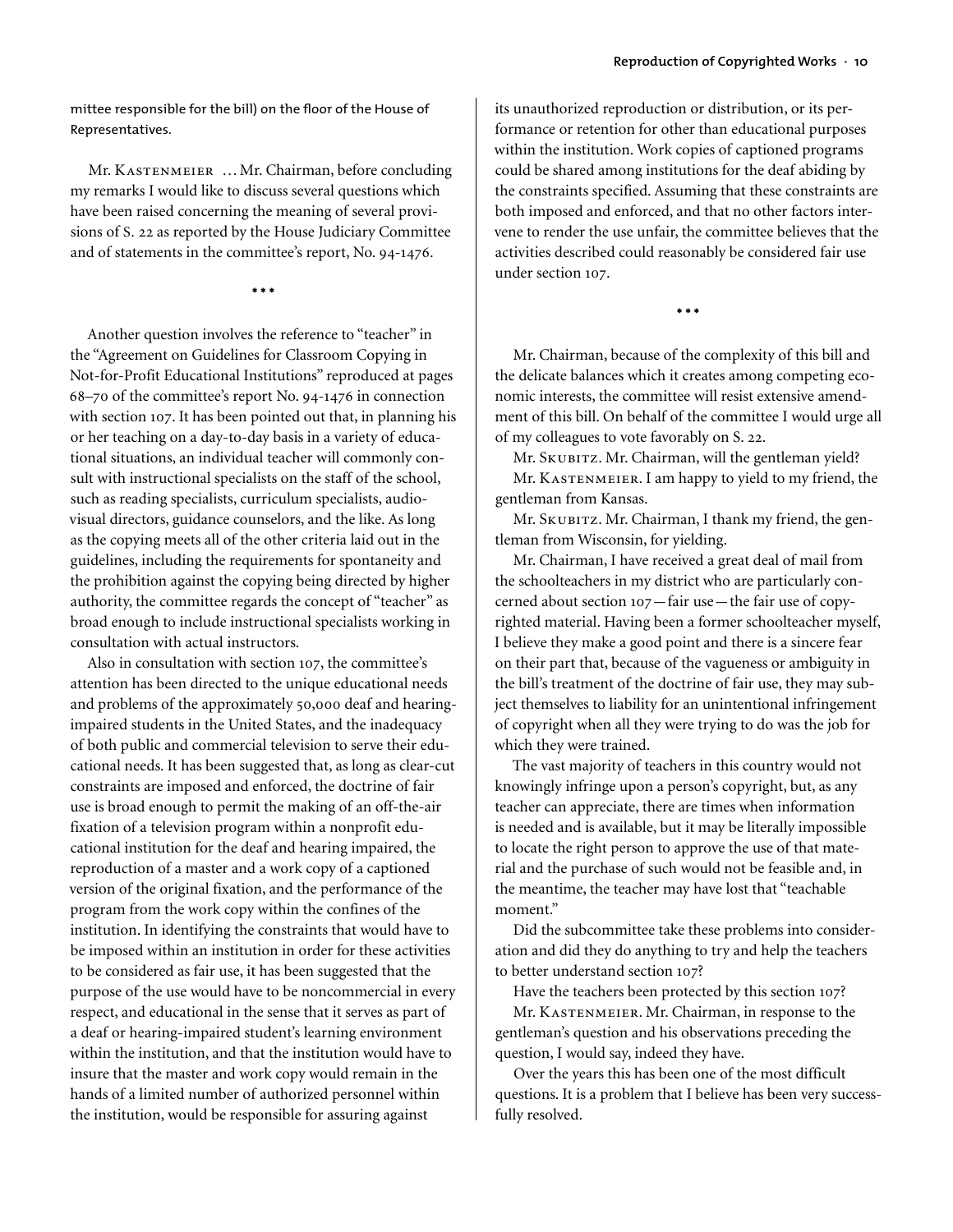Section 107 on "Fair Use" has, of course, restated four standards, and these standards are, namely: The purpose and character of the use of the material; the nature of the copyrighted work; the amount and substantiality of the portion used in relation to the copyrighted work as a whole; and the effect of the use upon the potential market for or value of the copyrighted work.

These are the four "Fair Use" criteria. These alone were not adequate to guide teachers, and I am sure the gentleman from Kansas (Mr. Skubitz) understands that as a schoolteacher himself.

Therefore, the educators, the proprietors, and the publishers of educational materials did, at the committee's long insistence, get together. While there were many fruitless meetings, they did finally get together.

Mr. Chairman, I will draw the gentleman's attention to pages 65 through 74 in the report which contain extensive guidelines for teachers. I am very happy to say that there was an agreement reached between teachers and publishers of educational material, and that today the National Education Association supports the bill, and it has, in fact, sent a telegram which at the appropriate time I will make a part of the Record and which requests support for the bill in its present form, believing that it has satisfied the needs of the teachers:

NATIONAL EDUCATION ASSOCIATION *Washington, D.C., September 10, 1976.*

*National Education Association urgently requests your support of the Copyright Revision bill, H.R. 2223, as reported by the Judiciary Committee. This compromise effort represents a major breakthrough in establishing equitable legal guidelines for the use of copyright materials for instructional and research purposes. We ask your support of the committee bill without amendments.*

James W. Green *Assistant Director for Legislation.*

Mr. Skubitz. Mr. Chairman, if the gentleman will yield further, then the NEA is satisfied with the language in the bill as it now stands; is that correct?

Mr. KASTENMEIER. The gentleman is correct. Mr. SKUBITZ. Mr. Chairman, I thank the gentleman.

#### **D. Reproduction by Libraries and Archives**

## *1. Text of Section 108*

**note**: The following is a reprint of the entire text of section 108 of title 17, *United States Code* as amended in 1992, 1998, and 2005.

## **§ 108** *·* **Limitations on exclusive rights: Reproduction by libraries and archives**

- (a) Except as otherwise provided in this title and notwithstanding the provisions of section 106, it is not an infringement of copyright for a library or archives, or any of its employees acting within the scope of their employment, to reproduce no more than one copy or phonorecord of a work, except as provided in subsections (b) and  $(c)$ , or to distribute such copy or phonorecord, under the conditions specified by this section, if —
	- (1) the reproduction or distribution is made without any purpose of direct or indirect commercial advantage;
	- (2) the collections of the library or archives are (i) open to the public, or (ii) available not only to researchers affiliated with the library or archives or with the institution of which it is a part, but also to other persons doing research in a specialized field; and
	- (3) the reproduction or distribution of the work includes a notice of copyright that appears on the copy or phonorecord that is reproduced under the provisions of this section, or includes a legend stating that the work may be protected by copyright if no such notice can be found on the copy or phonorecord that is reproduced under the provisions of this section.
- (b) The rights of reproduction and distribution under this section apply to three copies or phonorecords of an unpublished work duplicated solely for purposes of preservation and security or for deposit for research use in another library or archives of the type described by clause (2) of subsection (a), if  $-$ 
	- (1) the copy or phonorecord reproduced is currently in the collections of the library or archives; and
	- (2) any such copy or phonorecord that is reproduced in digital format is not otherwise distributed in that format and is not made available to the public in that format outside the premises of the library or archives.
- (c) The right of reproduction under this section applies to three copies or phonorecords of a published work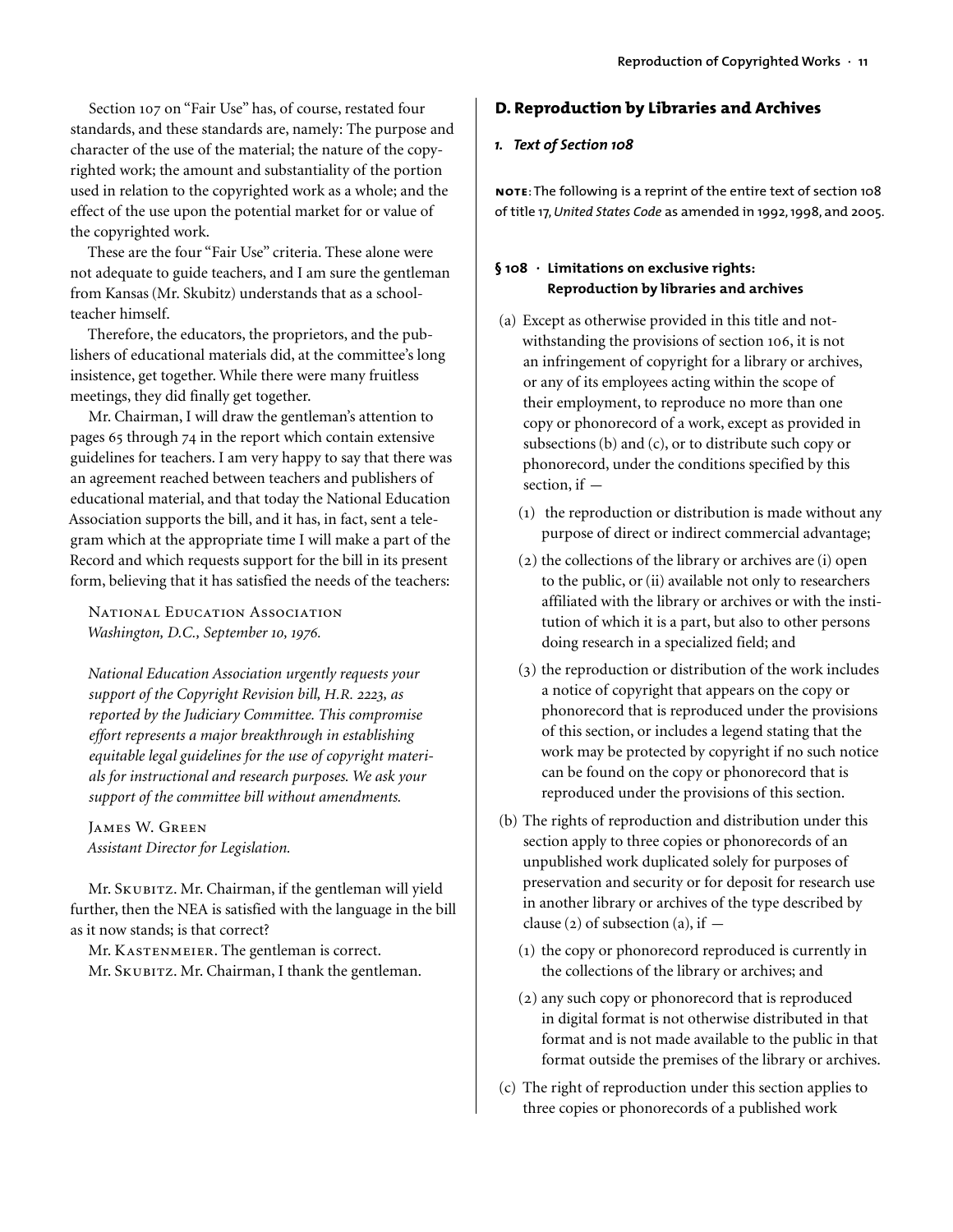duplicated solely for the purpose of replacement of a copy or phonorecord that is damaged, deteriorating, lost, or stolen, or if the existing format in which the work is stored has become obsolete, if —

- (1) the library or archives has, after a reasonable effort, determined that an unused replacement cannot be obtained at a fair price; and
- (2) any such copy or phonorecord that is reproduced in digital format is not made available to the public in that format outside the premises of the library or archives in lawful possession of such copy.

For purposes of this subsection, a format shall be considered obsolete if the machine or device necessary to render perceptible a work stored in that format is no longer manufactured or is no longer reasonably available in the commercial marketplace.

- (d) The rights of reproduction and distribution under this section apply to a copy, made from the collection of a library or archives where the user makes his or her request or from that of another library or archives, of no more than one article or other contribution to a copyrighted collection or periodical issue, or to a copy or phonorecord of a small part of any other copyrighted work, if —
	- (1) the copy or phonorecord becomes the property of the user, and the library or archives has had no notice that the copy or phonorecord would be used for any purpose other than private study, scholarship, or research; and
	- (2) the library or archives displays prominently, at the place where orders are accepted, and includes on its order form, a warning of copyright in accordance with requirements that the Register of Copyrights shall prescribe by regulation.
- (e) The rights of reproduction and distribution under this section apply to the entire work, or to a substantial part of it, made from the collection of a library or archives where the user makes his or her request or from that of another library or archives, if the library or archives has first determined, on the basis of a reasonable investigation, that a copy or phonorecord of the copyrighted work cannot be obtained at a fair price, if —
	- (1) the copy or phonorecord becomes the property of the user, and the library or archives has had no notice that the copy or phonorecord would be used for any purpose other than private study, scholarship, or research; and
- (2) the library or archives displays prominently, at the place where orders are accepted, and includes on its order form, a warning of copyright in accordance with requirements that the Register of Copyrights shall prescribe by regulation.
- (f) Nothing in this section
	- (1) shall be construed to impose liability for copyright infringement upon a library or archives or its employees for the unsupervised use of reproducing equipment located on its premises: Provided, That such equipment displays a notice that the making of a copy may be subject to the copyright law;
	- (2) excuses a person who uses such reproducing equipment or who requests a copy or phonorecord under subsection (d) from liability for copyright infringement for any such act, or for any later use of such copy or phonorecord, if it exceeds fair use as provided by section 107;
	- (3) shall be construed to limit the reproduction and distribution by lending of a limited number of copies and excerpts by a library or archives of an audiovisual news program, subject to clauses  $(1)$ ,  $(2)$ , and  $(3)$  of subsection (a); or
	- (4) in any way affects the right of fair use as provided by section 107, or any contractual obligations assumed at any time by the library or archives when it obtained a copy or phonorecord of a work in its collections.
- (g) The rights of reproduction and distribution under this section extend to the isolated and unrelated reproduction or distribution of a single copy or phonorecord of the same material on separate occasions, but do not extend to cases where the library or archives, or its employee —
	- (1) is aware or has substantial reason to believe that it is engaging in the related or concerted reproduction or distribution of multiple copies or phonorecords of the same material, whether made on one occasion or over a period of time, and whether intended for aggregate use by one or more individuals or for separate use by the individual members of a group; or
	- (2) engages in the systematic reproduction or distribution of single or multiple copies or phonorecords of material described in subsection (d): Provided, That nothing in this clause prevents a library or archives from participating in interlibrary arrangements that do not have, as their purpose or effect, that the library or archives receiving such copies or phonorecords for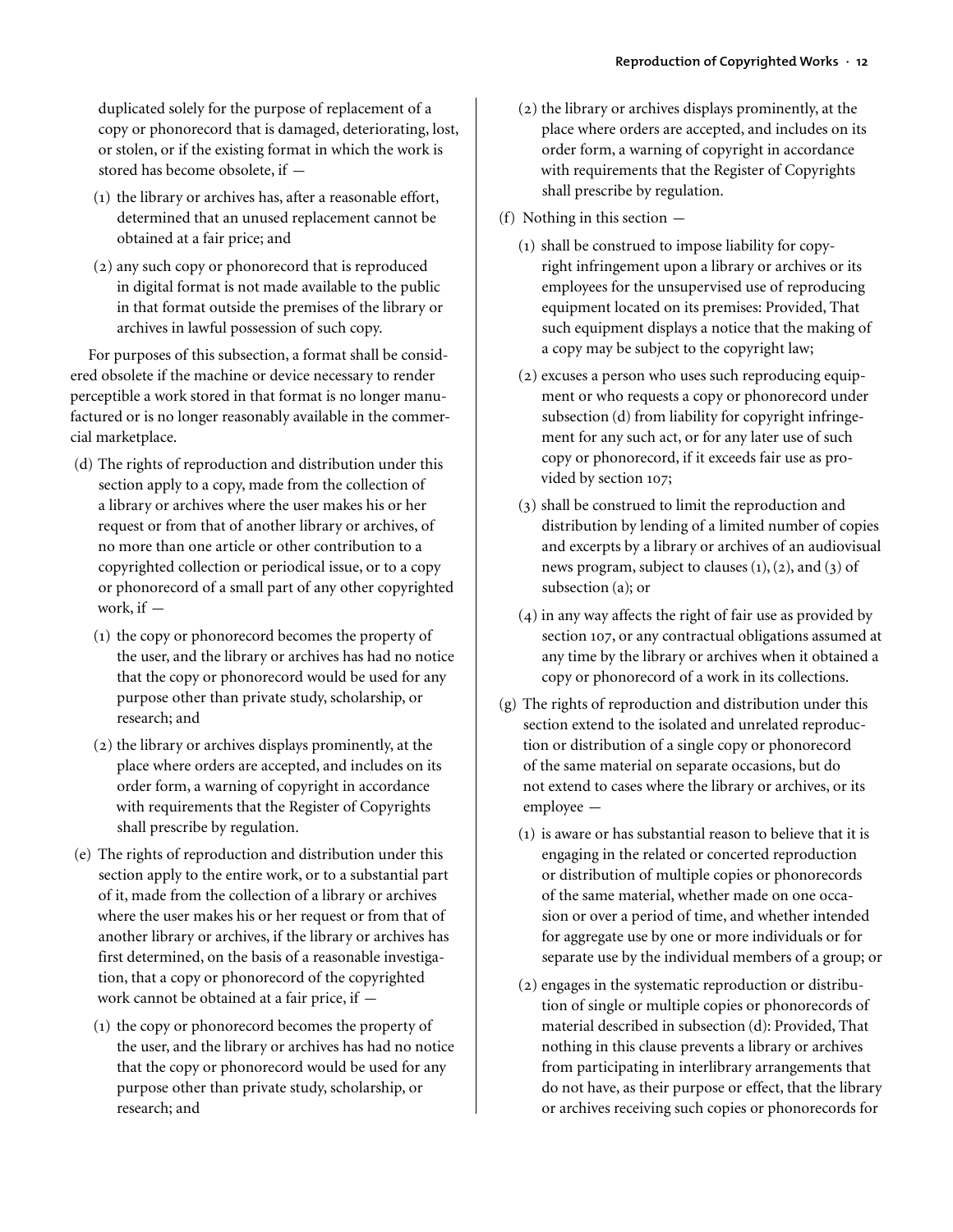distribution does so in such aggregate quantities as to substitute for a subscription to or purchase of such work.

- $(h)(1)$  For purposes of this section, during the last 20 years of any term of copyright of a published work, a library or archives, including a nonprofit educational institution that functions as such, may reproduce, distribute, display, or perform in facsimile or digital form a copy or phonorecord of such work, or portions thereof, for purposes of preservation, scholarship, or research, if such library or archives has first determined, on the basis of a reasonable investigation, that none of the conditions set forth in subparagraphs  $(A)$ ,  $(B)$ , and  $(C)$  of paragraph  $(2)$  apply.
	- (2) No reproduction, distribution, display, or performance is authorized under this subsection if —
		- (a) the work is subject to normal commercial exploitation;
		- (b) a copy or phonorecord of the work can be obtained at a reasonable price; or
		- (c) the copyright owner or its agent provides notice pursuant to regulations promulgated by the Register of Copyrights that either of the conditions set forth in subparagraphs (A) and (B) applies.
	- (3) The exemption provided in this subsection does not apply to any subsequent uses by users other than such library or archives.
- (i) The rights of reproduction and distribution under this section do not apply to a musical work, a pictorial, graphic or sculptural work, or a motion picture or other audiovisual work other than an audiovisual work dealing with news, except that no such limitation shall apply with respect to rights granted by subsections (b), (c), and (h), or with respect to pictorial or graphic works published as illustrations, diagrams, or similar adjuncts to works of which copies are reproduced or distributed in accordance with subsections (d) and (e).

#### *2. Excerpts from Senate Report on Section 108*

**note**: The following excerpts are reprinted from the 1975 Senate Report on the new copyright law (S. Rep. No. 94-473, pages 67–71). Where the discussions of particular points are generally similar in the two Reports, the passages from the later House Report are reprinted in this booklet. Where the discussion of particular points is substantially different, passages from both Reports are reprinted.

## **a. Senate Report: Discussion of Libraries and Archives in Profit-Making Institutions**

The limitation of section 108 to reproduction and distribution by libraries and archives "without any purpose of direct or indirect commercial advantage" is intended to preclude a library or archives in a profit-making organization from providing photocopies of copyrighted materials to employees engaged in furtherance of the organization's commercial enterprise, unless such copying qualifies as a fair use, or the organization has obtained the necessary copyright licenses. A commercial organization should purchase the number of copies of a work that it requires, or obtain the consent of the copyright owner to the making of the photocopies.

## **b. Senate Report: Discussion of Multiple Copies and Systematic Reproduction**

#### *Multiple copies and systematic reproduction*

Subsection (g) provides that the rights granted by this section extend only to the "isolated and unrelated reproduction of a single copy," but this section does not authorize the related or concerted reproduction of multiple copies of the same material whether made on one occasion or over a period of time, and whether intended for aggregate use by one individual or for separate use by the individual members of a group. For example, if a college professor instructs his class to read an article from a copyrighted journal, the school library would not be permitted, under subsection (g), to reproduce copies of the article for the members of the class.

Subsection (g) also provides that section 108 does not authorize the systematic reproduction or distribution of copies or phonorecords of articles or other contributions to copyrighted collections or periodicals or of small parts of other copyrighted works whether or not multiple copies are reproduced or distributed. Systematic reproduction or distribution occurs when a library makes copies of such materials available to other libraries or to groups of users under formal or informal arrangements whose purpose or effect is to have the reproducing library serve as their source of such material. Such systematic reproduction and distribution, as distinguished from isolated and unrelated reproduction or distribution, may substitute the copies reproduced by the source library for subscriptions or reprints or other copies which the receiving libraries or users might otherwise have purchased for themselves, from the publisher or the licensed reproducing agencies.

While it is not possible to formulate specific definitions of "systematic copying," the following examples serve to illustrate some of the copying prohibited by subsection (g).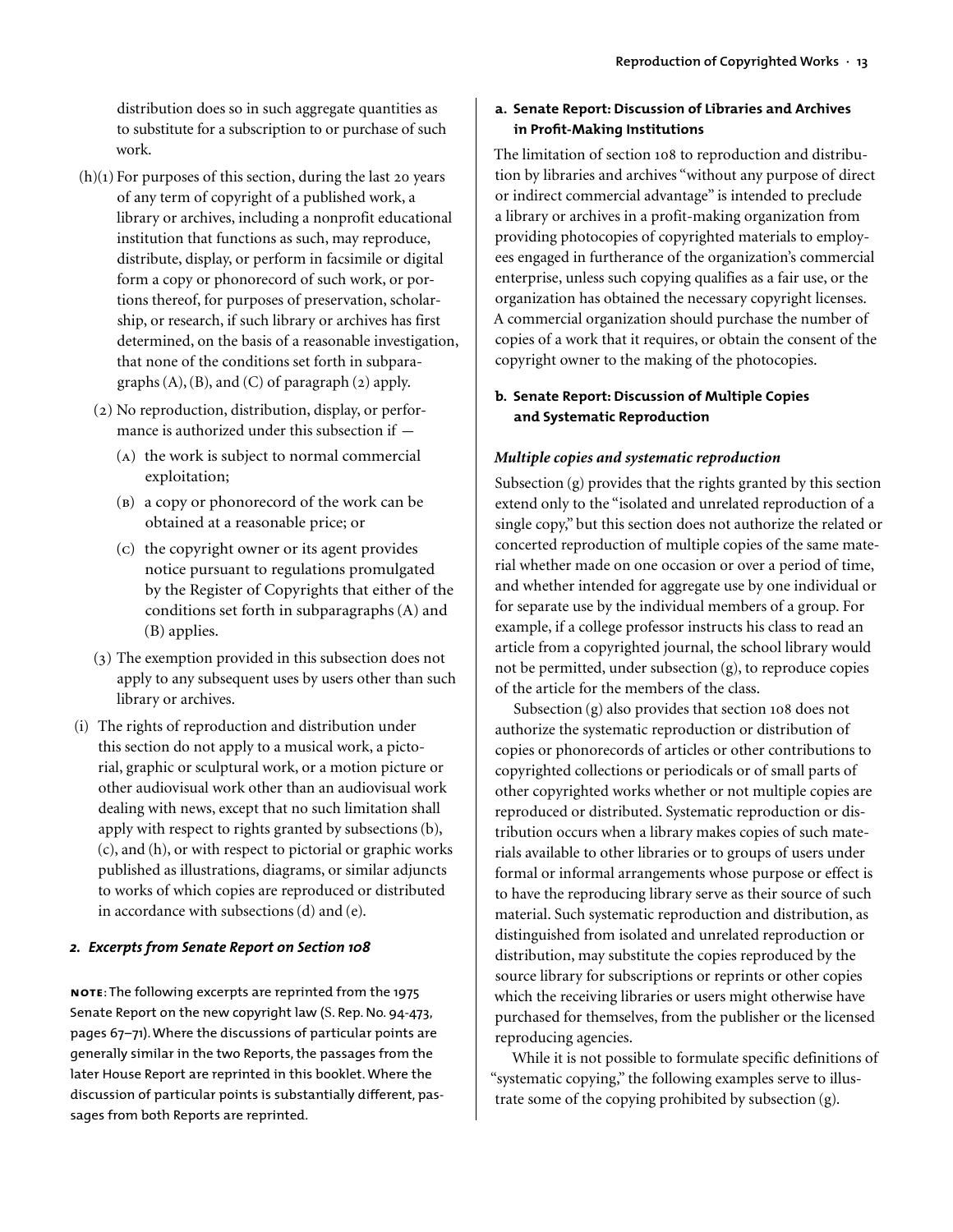- 1 A library with a collection of journals in biology informs other libraries with similar collections that it will maintain and build its own collection and will make copies of articles from these journals available to them and their patrons on request. Accordingly, the other libraries discontinue or refrain from purchasing subscriptions to these journals and fulfill their patrons' requests for articles by obtaining photocopies from the source library.
- 2 A research center employing a number of scientists and technicians subscribes to one or two copies of needed periodicals. By reproducing photocopies of articles the center is able to make the material in these periodicals available to its staff in the same manner which otherwise would have required multiple subscriptions.
- 3 Several branches of a library system agree that one branch will subscribe to particular journals in lieu of each branch purchasing its own subscriptions, and the one subscribing branch will reproduce copies of articles from the publication for users of the other branches.

The committee believes that section 108 provides an appropriate statutory balancing of the rights of creators and the needs of users. However, neither a statute nor legislative history can specify precisely which library photocopying practices constitute the making of "single copies" as distinguished from "systematic reproduction." Isolated single spontaneous requests must be distinguished from "systematic reproduction." The photocopying needs of such operations as multi-county regional systems must be met. The committee therefore recommends that representatives of authors, book and periodical publishers and other owners of copyrighted material meet with the library community to formulate photocopying guidelines to assist library patrons and employees. Concerning library photocopying practices not authorized by this legislation, the committee recommends that workable clearance and licensing procedures be developed.

It is still uncertain how far a library may go under the Copyright Act of 1909 in supplying a photocopy of copyrighted material in its collection. The recent case of *The Williams and Wilkins Company v. The United States* failed to significantly illuminate the application of the fair use doctrine to library photocopying practices. Indeed, the opinion of the Court of Claims said the Court was engaged in "a 'holding operation' in the interim period before Congress enacted its preferred solution."

While the several opinions in the *Wilkins* case have given the Congress little guidance as to the current state of the law on fair use, these opinions provide additional support for

the balanced resolution of the photocopying issue adopted by the Senate last year in S. 1361 and preserved in section 108 of this legislation. As the Court of Claims opinion succinctly stated "there is much to be said on all sides."

In adopting these provisions on library photocopying, the committee is aware that through such programs as those of the National Commission on Libraries and Information Science there will be a significant evolution in the functioning and services of libraries. To consider the possible need for changes in copyright law and procedures as a result of new technology, a National Commission on New Technological Uses of Copyrighted Works (CONTU) has been established (Public Law 93-573).

#### *3. Excerpts from House Report on Section 108*

**note**: The following excerpts are reprinted from the House Report on the new copyright law (H.R. Rep. No. 94-1476, pages 74–79). All of the House Report's discussion of section 108 is reprinted here; similarities and differences between the House and Senate Reports on particular points will be noted below.

#### **a. House Report: Introductory Statement**

**note**: This paragraph is substantially the same in the Senate and House Reports.

Notwithstanding the exclusive rights of the owners of copyright, section 108 provides that under certain conditions it is not an infringement of copyright for a library or archives, or any of its employees acting within the scope of their employment, to reproduce or distribute not more than one copy or phonorecord of a work, provided (1) the reproduction or distribution is made without any purpose of direct or indirect commercial advantage and (2) the collections of the library or archives are open to the public or available not only to researchers affiliated with the library or archives, but also to other persons doing research in a specialized field, and (3) the reproduction or distribution of the work includes a notice of copyright.

## **b. House Report: Discussion of Libraries and Archives in Profit-Making Institutions**

**note**: The Senate and House Reports differ substantially on this point. The Senate Report's discussion is reprinted at page 13.

Under this provision, a purely commercial enterprise could not establish a collection of copyrighted works, call itself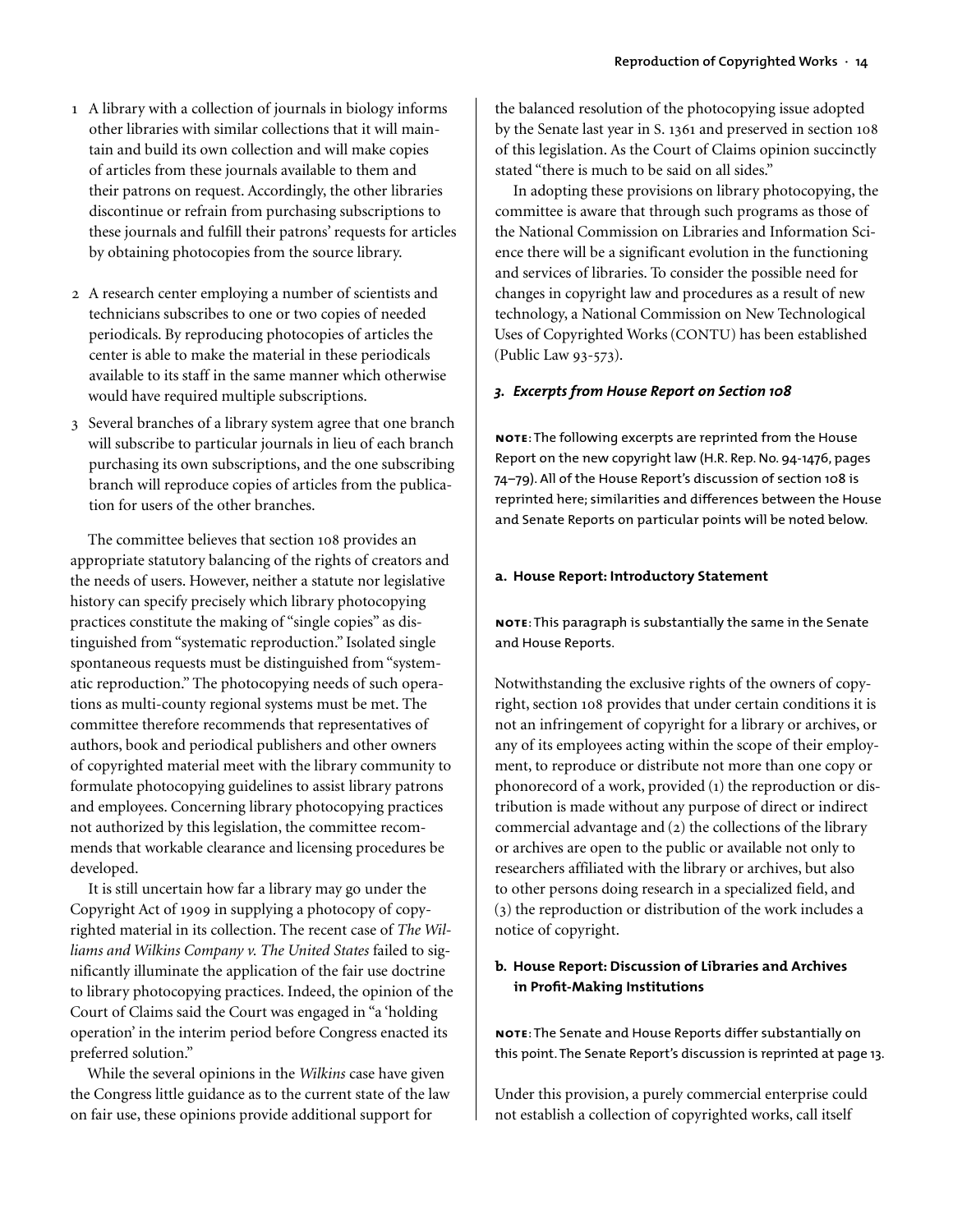a library or archive, and engage in for-profit reproduction and distribution of photocopies. Similarly, it would not be possible for a nonprofit institution, by means of contractual arrangements with a commercial copying enterprise, to authorize the enterprise to carry out copying and distribution functions that would be exempt if conducted by the non-profit institution itself.

The reference to "indirect commercial advantage" has raised questions as to the status of photocopying done by or for libraries or archival collections within industrial, profitmaking, or proprietary institutions (such as the research and development departments of chemical, pharmaceutical, automobile, and oil corporations, the library of a proprietary hospital, the collections owned by a law or medical partnership, etc.).

There is a direct interrelationship between this problem and the prohibitions against "multiple" and "systematic" photocopying in section  $108(g)(1)$  and (2). Under section 108, a library in a profit-making organization would not be authorized to:

- a use a single subscription or copy to supply its employees with multiple copies of material relevant to their work; or
- b use a single subscription or copy to supply its employees, on request, with single copies of material relevant to their work, where the arrangement is "systematic" in the sense of deliberately substituting photocopying for subscription or purchase; or
- c use "interlibrary loan" arrangements for obtaining photocopies in such aggregate quantities as to substitute for subscriptions or purchase of material needed by employees in their work.

Moreover, a library in a profit-making organization could not evade these obligations by installing reproducing equipment on its premises for unsupervised use by the organization's staff.

Isolated, spontaneous making of single photocopies by a library in a for-profit organization, without any systematic effort to substitute photocopying for subscriptions or purchases, would be covered by section 108, even though the copies are furnished to the employees of the organization for use in their work. Similarly, for-profit libraries could participate in interlibrary arrangements for exchange of photocopies, as long as the reproduction or distribution was not "systematic." These activities, by themselves, would ordinarily not be considered "for direct or indirect commercial advantage," since the "advantage" referred to in this clause must attach to the immediate commercial motivation behind the reproduction or distribution itself, rather than to the

ultimate profit-making motivation behind the enterprise in which the library is located. On the other hand, section 108 would not excuse reproduction or distribution if there were a commercial motive behind the actual making or distributing of the copies, if multiple copies were made or distributed, or if the photocopying activities were "systematic" in the sense that their aim was to substitute for subscriptions or purchases.

## **c. House Report: Rights of Reproduction and Distribution Under Section 108**

**note**: The following paragraphs are closely similar in the Senate and House Reports.

The rights of reproduction and distribution under section 108 apply in the following circumstances:

## *Archival reproductions*

Subsection (b) authorizes the reproduction and distribution of a copy or phonorecord of an unpublished work duplicated in facsimile form solely for purposes of preservation and security, or for deposit for research use in another library or archives, if the copy or phonorecord reproduced is currently in the collections of the first library or archives. Only unpublished works could be reproduced under this exemption, but the right would extend to any type of work, including photographs, motion pictures and sound recordings. Under this exemption, for example, a repository could make photocopies of manuscripts by microfilm or electrostatic process, but could not reproduce the work in "machine-readable" language for storage in an information system.

#### *Replacement of damaged copy*

Subsection (c) authorizes the reproduction of a published work duplicated in facsimile form solely for the purpose of replacement of a copy or phonorecord that is damaged, deteriorating, lost or stolen, if the library or archives has, after a reasonable effort, determined that an unused replacement cannot be obtained at a fair price. The scope and nature of a reasonable investigation to determine that an unused replacement cannot be obtained will vary according to the circumstances of a particular situation. It will always require recourse to commonly-known trade sources in the United States, and in the normal situation also to the publisher or other copyright owner (if such owner can be located at the address listed in the copyright registration), or an authorized reproducing service.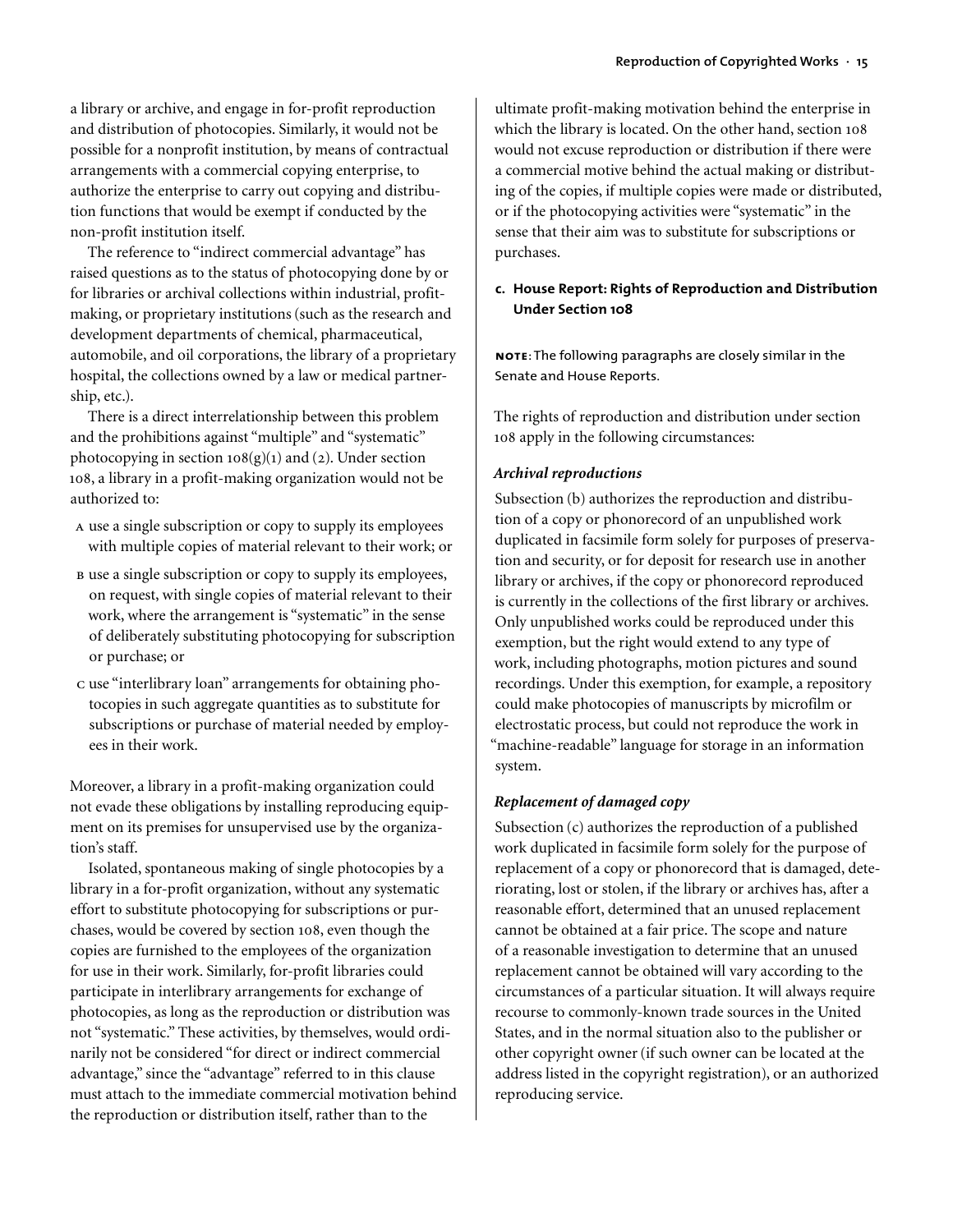#### *Articles and small excerpts*

Subsection (d) authorizes the reproduction and distribution of a copy of not more than one article or other contribution to a copyrighted collection or periodical issue, or of a copy or phonorecord of a small part of any other copyrighted work. The copy or phonorecord may be made by the library where the user makes his request or by another library pursuant to an interlibrary loan. It is further required that the copy become the property of the user, that the library or archives have no notice that the copy would be used for any purposes other than private study, scholarship or research, and that the library or archives display prominently at the place where reproduction requests are accepted, and includes in its order form, a warning of copyright in accordance with requirements that the Register of Copyrights shall prescribe by regulation.

#### *Out-of-print works*

Subsection (e) authorizes the reproduction and distribution of a copy or phonorecord of an entire work under certain circumstances, if it has been established that a copy cannot be obtained at a fair price. The copy may be made by the library where the user makes his request or by another library pursuant to an interlibrary loan. The scope and nature of a reasonable investigation to determine that an unused copy cannot be obtained will vary according to the circumstances of a particular situation. It will always require recourse to commonly-known trade sources in the United States, and in the normal situation also to the publisher or other copyright owner (if the owner can be located at the address listed in the copyright registration), or an authorized reproducing service. It is further required that the copy become the property of the user, that the library or archives have no notice that the copy would be used for any purpose other than private study, scholarship, or research, and that the library or archives display prominently at the place where reproduction requests are accepted, and include on its order form, a warning of copyright in accordance with requirements that the Register of Copyrights shall prescribe by regulation.

## **d. House Report: General Exemptions for Libraries and Archives**

**note**: Parts of the following paragraphs are substantially similar in the Senate and House Reports. Differences in the House Report on certain points reflect certain amendments in section 108(f) and elsewhere in the Copyright Act.

#### *General exemptions*

Clause (1) of subsection (f) specifically exempts a library or archives or its employees from liability for the unsupervised use of reproducing equipment located on its premises, provided that the reproducing equipment displays a notice that the making of a copy may be subject to the copyright law. Clause (2) of subsection (f) makes clear that this exemption of the library or archives does not extend to the person using such equipment or requesting such copy if the use exceeds fair use. Insofar as such person is concerned the copy or phonorecord made is not considered "lawfully" made for purposes of sections 109, 110 or other provisions of the title.

Clause (3) provides that nothing in section 108 is intended to limit the reproduction and distribution by lending of a limited number of copies and excerpts of an audiovisual news program. This exemption is intended to apply to the daily newscasts of the national television networks, which report the major events of the day. It does not apply to documentary (except documentary programs involving news reporting as that term is used in section 107), magazine-format or other public affairs broadcasts dealing with subjects of general interest to the viewing public.

The clause was first added to the revision bill in 1974 by the adoption of an amendment proposed by Senator Baker. It is intended to permit libraries and archives, subject to the general conditions of this section, to make off-the-air videotape recordings of daily network newscasts for limited distribution to scholars and researchers for use in research purposes. As such, it is an adjunct to the American Television and Radio Archive established in Section 113 of the Act which will be the principal repository for television broadcast material, including news broadcasts. The inclusion of language indicating that such material may only be distributed by lending by the library or archive is intended to preclude performance, copying, or sale, whether or not for profit, by the recipient of a copy of a television broadcast taped off-the-air pursuant to this clause.

Clause (4), in addition to asserting that nothing contained in section 108 "affects the right of fair use as provided by section 107," also provides that the right of reproduction granted by this section does not override any contractual arrangements assumed by a library or archives when it obtained a work for its collections. For example, if there is an express contractual prohibition against reproduction for any purpose, this legislation shall not be construed as justifying a violation of the contract. This clause is intended to encompass the situation where an individual makes papers, manuscripts or other works available to a library with the understanding that they will not be reproduced.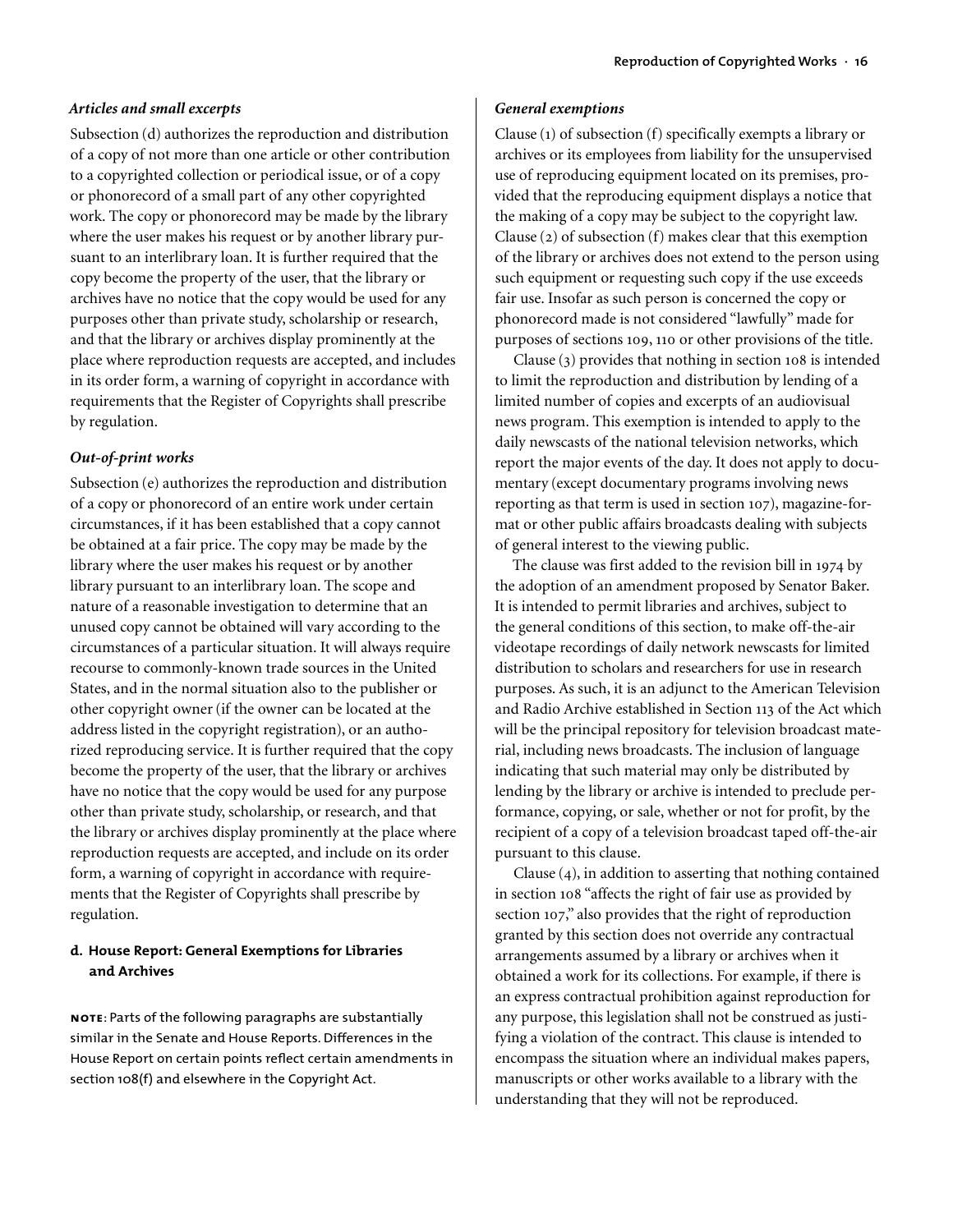It is the intent of this legislation that a subsequent unlawful use by a user of a copy or phonorecord of a work lawfully made by a library, shall not make the library liable for such improper use.

## **e. House Report: Discussion of Multiple Copies and Systematic Reproduction**

**note**: The Senate and House Reports differ substantially on this point. The Senate Report's discussion is reprinted at page 13.

#### *Multiple copies and systematic reproduction*

Subsection (g) provides that the rights granted by this section extend only to the "isolated and unrelated reproduction of a single copy or phonorecord of the same material on separate occasions." However, this section does not authorize the related or concerted reproduction of multiple copies or phonorecords of the same material, whether made on one occasion or over a period of time, and whether intended for aggregate use by one individual or for separate use by the individual members of a group.

With respect to material described in subsection  $(d)$  articles or other contributions to periodicals or collections, and small parts of other copyrighted works—subsection (g) (2) provides that the exemptions of section 108 do not apply if the library or archive engages in "systematic reproduction or distribution of single or multiple copies or phonorecords." This provision in S.22 provoked a storm of controversy, centering around the extent to which the restrictions on "systematic" activities would prevent the continuation and development of interlibrary networks and other arrangements involving the exchange of photocopies. After thorough consideration, the Committee amended section  $108(g)(2)$ to add the following proviso: Provided, that nothing in this clause prevents a library or archives from participating in interlibrary arrangements that do not have, as their purpose or effect, that the library or archives receiving such copies or phonorecords for distribution does so in such aggregate quantities as to substitute for a subscription to or purchase of such work.

In addition, the Committee added a new subsection (i) to section 108, requiring the Register of Copyrights, five years from the effective date of the new Act and at five year intervals thereafter, to report to Congress upon "the extent to which this section has achieved the intended statutory balancing of the rights of creators, and the needs of users," and to make appropriate legislative or other recommendations. As noted in connection with section 107, the Committee also

amended section  $504(c)$  in a way that would insulate librarians from unwarranted liability for copyright infringement; this amendment is discussed below.

The key phrases in the Committee's amendment of section  $108(g)(2)$  are "aggregate quantities" and "substitute for a subscription to or purchase of" a work. To be implemented effectively in practice, these provisions will require the development and implementation of more-or-less specific guidelines establishing criteria to govern various situations.

The National Commission on New Technological Uses of Copyrighted Works (CONTU) offered to provide good offices in helping to develop these guidelines. This offer was accepted and, although the final text of guidelines has not yet been achieved, the Committee has reason to hope that, within the next month, some agreement can be reached on an initial set of guidelines covering practices under section  $108(g)(2)$ .

#### **f. House Report: Discussion of Works Excluded**

**note**: The House Report's discussion of section 108(h) is longer than the corresponding paragraph in the Senate Report, and reflects certain amendments in the subsection.

#### *Works excluded*

Subsection (h) provides that the rights of reproduction and distribution under this section do not apply to a musical work, a pictorial, graphic or sculptural work, or a motion picture or other audiovisual work other than "an audiovisual work dealing with news." The latter term is intended as the equivalent in meaning of the phrase "audiovisual news program" in section  $108(f)(3)$ . The exclusions under subsection (h) do not apply to archival reproduction under subsection (b), to replacement of damaged or lost copies or phonorecords under subsection (c), or to "pictorial or graphic works published as illustrations, diagrams, or similar adjuncts to works of which copies are reproduced or distributed in accordance with subsections (d) and (e)."

Although subsection (h) generally removes musical, graphic, and audiovisual works from the specific exemptions of section 108, it is important to recognize that the doctrine of fair use under section 107 remains fully applicable to the photocopying or other reproduction of such works. In the case of music, for example, it would be fair use for a scholar doing musicological research to have a library supply a copy of a portion of a score or to reproduce portions of a phonorecord of a work. Nothing in section 108 impairs the applicability of the fair use doctrine to a wide variety of situations involving photocopying or other reproduction by a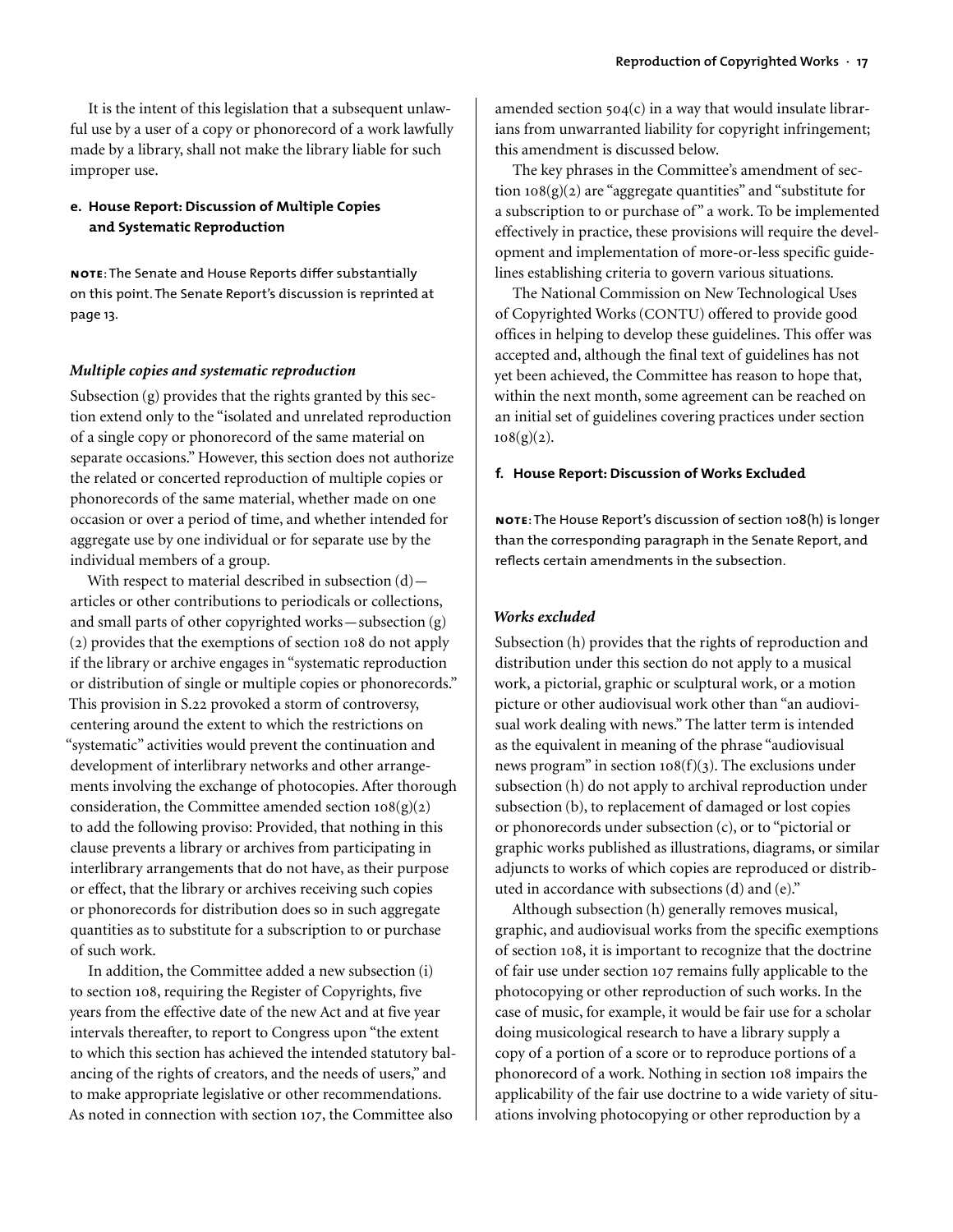library of copyrighted material in its collections, where the user requests the reproduction for legitimate scholarly or research purposes.

#### *4. Excerpts from Conference Report*

**note**: The following excerpt is reprinted from the Report of the Conference Committee on the new copyright law (H.R. Rep. No. 94-1733, pages 70–74).

## **a. Conference Report: Introductory Discussion of Section 108**

#### *Reproduction by Libraries and Archives*

#### **Senate bill**

Section 108 of the Senate bill dealt with a variety of situations involving photocopying and other forms of reproduction by libraries and archives. It specified the conditions under which single copies of copyrighted material can be noncommercially reproduced and distributed, but made clear that the privileges of a library or archives under the section do not apply where the reproduction or distribution is of multiple copies or is "systematic." Under subsection (f), the section was not to be construed as limiting the reproduction and distribution, by a library or archive meeting the basic criteria of the section, of a limited number of copies and excerpts of an audiovisual news program.

#### **House bill**

The House bill amended section 108 to make clear that, in cases involving interlibrary arrangements for the exchange of photocopies, the activity would not be considered "systematic" as long as the library or archives receiving the reproductions for distribution does not do so in such aggregate quantities as to substitute for a subscription to or purchase of the work. A new subsection (i) directed the Register of Copyrights, by the end of 1982 and at five-year intervals thereafter, to report on the practical success of the section in balancing the various interests, and to make recommendations for any needed changes. With respect to audiovisual news programs, the House bill limited the scope of the distribution privilege confirmed by section  $108(f)(3)$  to cases where the distribution takes the form of a loan.

## **b. Conference Report: Conference Committee Discussion of CONTU Guidelines on Photocopying and Interlibrary Arrangements**

#### *Conference substitute*

The conference substitute adopts the provisions of section 108 as amended by the House bill. In doing so, the conferees have noted two letters dated September 22, 1976, sent respectively to John L. McClellan, Chairman of the Senate Judiciary Subcommittee on Patents, Trademarks, and Copyrights, and to Robert W. Kastenmeier, Chairman of the House Judiciary Subcommittee on Courts, Civil Liberties, and the Administration of Justice. The letters, from the Chairman of the National Commission on New Technological Uses of Copyrighted Works (CONTU), Stanley H. Fuld, transmitted a document consisting of "guidelines interpreting the provision in subsection  $108(g)(2)$  of S. 22, as approved by the House Committee on the Judiciary." Chairman Fuld's letters explain that, following lengthy consultations with the parties concerned, the Commission adopted these guidelines as fair and workable and with the hope that the conferees on S. 22 may find that they merit inclusion in the conference report. The letters add that, although time did not permit securing signatures of the representatives of the principal library organizations or of the organizations representing publishers and authors on these guidelines, the Commission had received oral assurances from these representatives that the guidelines are acceptable to their organizations,

The conference committee understands that the guidelines are not intended as, and cannot be considered, explicit rules or directions governing any and all cases, now or in the future. It is recognized that their purpose is to provide guidance in the most commonly-encountered interlibrary photocopying situations, that they are not intended to be limiting or determinative in themselves or with respect to other situations, and that they deal with an evolving situation that will undoubtedly require their continuous reevaluation and adjustment. With these qualifications, the conference committee agrees that the guidelines are a reasonable interpretation of the proviso of section  $108(g)(2)$  in the most common situations to which they apply today.

## **c. Conference Report: Reprint of CONTU Guidelines on Photocopying and Interlibrary Arrangements**

The text of the guidelines follows:

#### *Photocopying—Interlibrary Arrangements Introduction*

Subsection  $108(g)(2)$  of the bill deals, among other things, with limits on interlibrary arrangements for photocopying.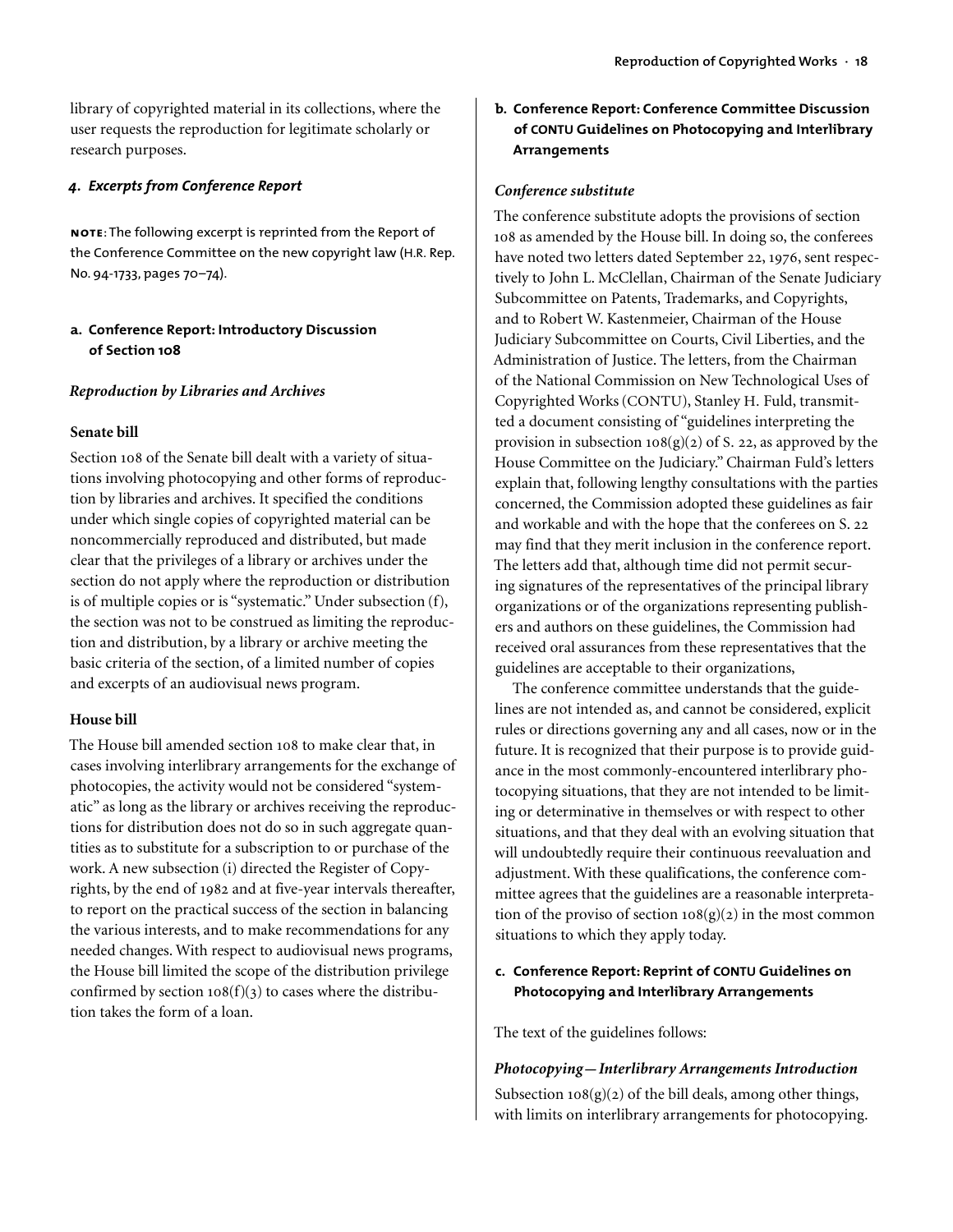It prohibits systematic photocopying of copyrighted materials but permits interlibrary arrangements "that do not have, as their purpose or effect, that the library or archives receiving such copies or phonorecords for distribution does so in such aggregate quantities as to substitute for a subscription to or purchase of such work."

The National Commission on New Technological Uses of Copyrighted Works offered its good offices to the House and Senate subcommittees in bringing the interested parties together to see if agreement could be reached on what a realistic definition would be of "such aggregate quantities." The Commission consulted with the parties and suggested the interpretation which follows, on which there has been substantial agreement by the principal library, publisher, and author organizations. The Commission considers the guidelines which follow to be a workable and fair interpretation of the intent of the proviso portion of subsection  $108(g)(2)$ .

These guidelines are intended to provide guidance in the application of section 108 to the most frequently encountered interlibrary case: a library's obtaining from another library, in lieu of interlibrary loan, copies of articles from relatively recent issues of periodicals—those published within five years prior to the date of the request. The guidelines do not specify what aggregate quantity of copies of an article or articles published in a periodical, the issue date of which is more than five years prior to the date when the request for the copy thereof is made, constitutes a substitute for a subscription to such periodical. The meaning of the proviso to subsection  $108(g)(2)$  in such case is left to future interpretation.

The point has been made that the present practice on interlibrary loans and use of photocopies in lieu of loans may be supplemented or even largely replaced by a system in which one or more agencies or institutions, public or private, exist for the specific purpose of providing a central source for photocopies. Of course, these guidelines would not apply to such a situation.

#### *Guidelines for the Proviso of Subsection 108(g)(2)*

- 1 As used in the proviso of subsection  $108(g)(2)$ , the words "… such aggregate quantities as to substitute for a subscription to or purchase of such work" shall mean:
	- a with respect to any given periodical (as opposed to any given issue of a periodical), filled requests of a library or archives (a "requesting entity") within any calendar year for a total of six or more copies of an article or articles published in such periodical within five years prior to the date of the request. These guidelines specifically shall not apply, directly or indirectly, to any

request of a requesting entity for a copy or copies of an article or articles published in any issue of a periodical, the publication date of which is more than five years prior to the date when the request is made. These guidelines do not define the meaning, with respect to such a request, of "… such aggregate quantities as to substitute for a subscription to [such periodical]".

- B With respect to any other material described in subsection 108(d), (including fiction and poetry), filled requests of a requesting entity within any calendar year for a total of six or more copies or phonorecords of or from any given work (including a collective work) during the entire period when such material shall be protected by copyright.
- 2 In the event that a requesting entity
	- a shall have in force or shall have entered an order for a subscription to a periodical, or
	- B has within its collection, or shall have entered an order for, a copy or phonorecord of any other copyrighted work, material from either category of which it desires to obtain by copy from another library or archives (the "supplying entity"), because the material to be copied is not reasonably available for use by the requesting entity itself, then the fulfillment of such request shall be treated as though the requesting entity made such copy from its own collection. A library or archives may request a copy or phonorecord from a supplying entity only under those circumstances where the requesting entity would have been able, under the other provisions of section 108, to supply such copy from materials in its own collection.
- 3 No request for a copy or phonorecord of any material to which these guidelines apply may be fulfilled by the supplying entity unless such request is accompanied by a representation by the requesting entity that the request was made in conformity with these guidelines.
- 4 The requesting entity shall maintain records of all requests made by it for copies or phonorecords of any materials to which these guidelines apply and shall maintain records of the fulfillment of such requests, which records shall be retained until the end of the third complete calendar year after the end of the calendar year in which the respective request shall have been made.
- 5 As part of the review provided for in subsection 108(i), these guidelines shall be reviewed not later than five years from the effective date of this bill.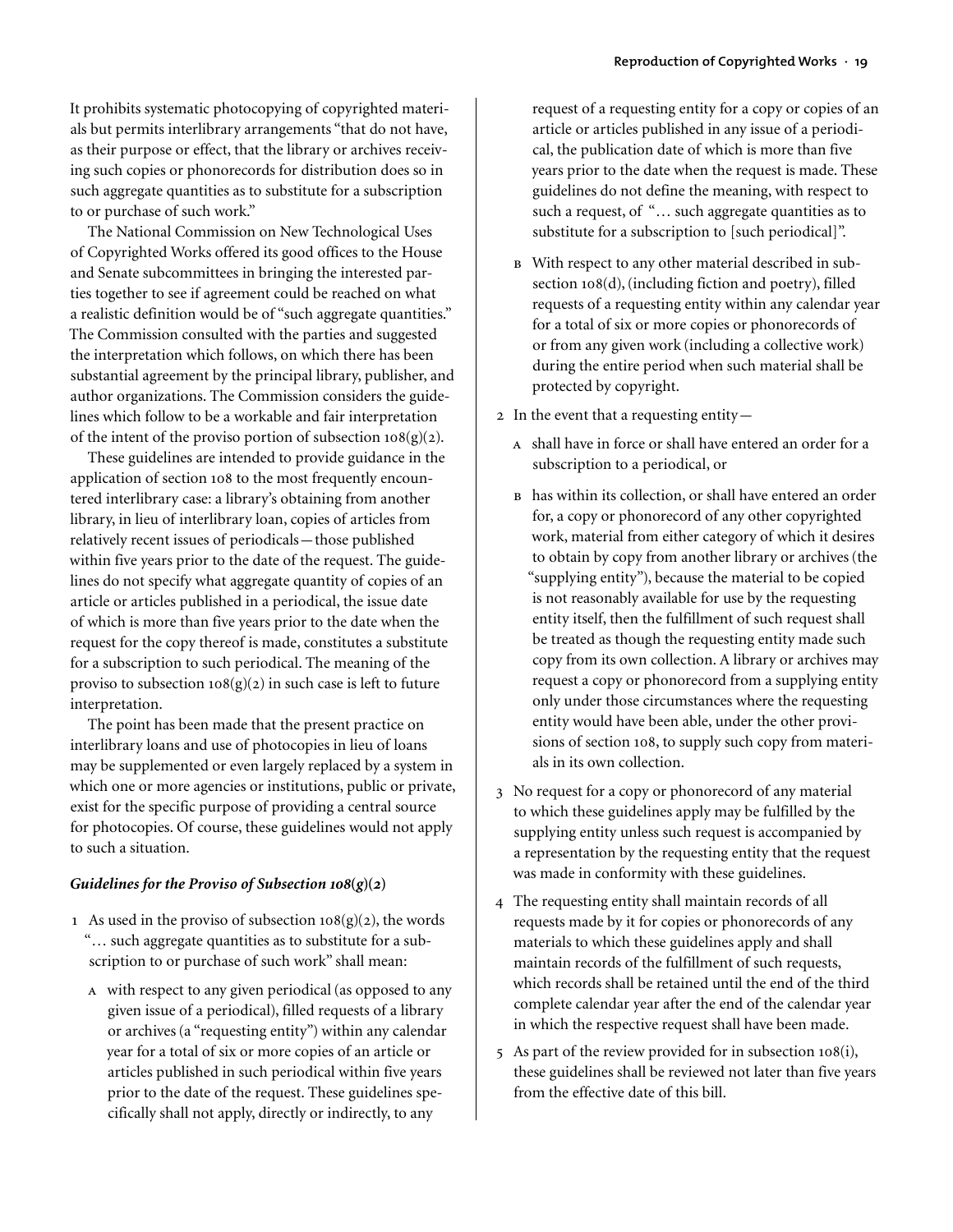## **d. Conference Report: Discussion of "Audiovisual News Program"**

The conference committee is aware that an issue has arisen as to the meaning of the phrase "audiovisual news program" in section  $108(f)(3)$ . The conferees believe that, under the provision as adopted in the conference substitute, a library or archives qualifying under section 108(a) would be free, without regard to the archival activities of the Library of Congress or any other organization, to reproduce, on videotape or any other medium of fixation or reproduction, local, regional, or network newscasts, interviews concerning current news events, and on-the-spot coverage of news events, and to distribute a limited number of reproductions of such a program on a loan basis.

## **e. Conference Report: Discussion of Libraries and Archives in Profit-Making Institutions**

Another point of interpretation involves the meaning of "indirect commercial advantage," as used in section  $108(a)(1)$ , in the case of libraries or archival collections within industrial, profit-making, or proprietary institutions. As long as the library or archives meets the criteria in section 108(a) and the other requirements of the section, including the prohibitions against multiple and systematic copying in subsection (g), the conferees consider that the isolated, spontaneous making of single photocopies by a library or archives in a for-profit organization without any commercial motivation, or participation by such a library or archives in interlibrary arrangements, would come within the scope of section 108.

## *5. Copyright Office Regulations Under Section 108*

**note**: The following is the text of regulations adopted by the Copyright Office to implement sections 108(d)(2) and 108(e) of the new copyright law (37 *Code of Federal Regulations* §201.14).

## **§ 201.14** *·* **Warnings of copyright for use by certain libraries and archives.**

- (a) *Definitions*.
	- (1) *A Display Warning of Copyright* is a notice under paragraphs  $(d)(2)$  and  $(e)(2)$  of section 108 of title 17 of the United States Code as amended by Pub. L. 94-553. As required by those sections the "Display Warning of Copyright" is to be displayed at the place where orders for copies or phonorecords are accepted by certain libraries and archives.
- (2) An *Order Warning of Copyright* is a notice under paragraphs  $(d)(2)$  and  $(e)(2)$  of section 108 of title 17 of the United States Code as amended by Pub. L. 94-553. As required by those sections the "Order Warning of Copyright" is to be included on printed forms supplied by certain libraries and archives and used by their patrons for ordering copies or phonorecords.
- (b) *Contents*. A Display Warning of Copyright and an Order Warning of Copyright shall consist of a verbatim reproduction of the following notice, printed in such size and form and displayed in such manner as to comply with paragraph (c) of this section:

## Notice: Warning Concerning Copyright Restrictions

The copyright law of the United States (title 17, United States Code) governs the making of photocopies or other reproductions of copyrighted material.

Under certain conditions specified in the law, libraries and archives are authorized to furnish a photocopy or other reproduction. One of these specified conditions is that the photocopy or reproduction is not to be "used for any purpose other than private study, scholarship, or research." If a user makes a request for, or later uses, a photocopy or reproduction for purposes in excess of "fair use," that user may be liable for copyright infringement.

This institution reserves the right to refuse to accept a copying order if, in its judgment, fulfillment of the order would involve violation of copyright law.

- (c) *Form and Manner of Use.*
	- (1) A Display Warning of Copyright shall be printed on heavy paper or other durable material in type at least 18 points in size, and shall be displayed prominently, in such manner and location as to be clearly visible, legible, and comprehensible to a casual observer within the immediate vicinity of the place where orders are accepted.
	- (2) An Order Warning of Copyright shall be printed within a box located prominently on the order form itself, either on the front side of the form or immediately adjacent to the space calling for the name or signature of the person using the form. The notice shall be printed in type size no smaller than that used predominantly throughout the form, and in no case shall the type size be smaller than 8 points. The notice shall be printed in such manner as to be clearly legible, comprehensible, and readily apparent to a casual reader of the form.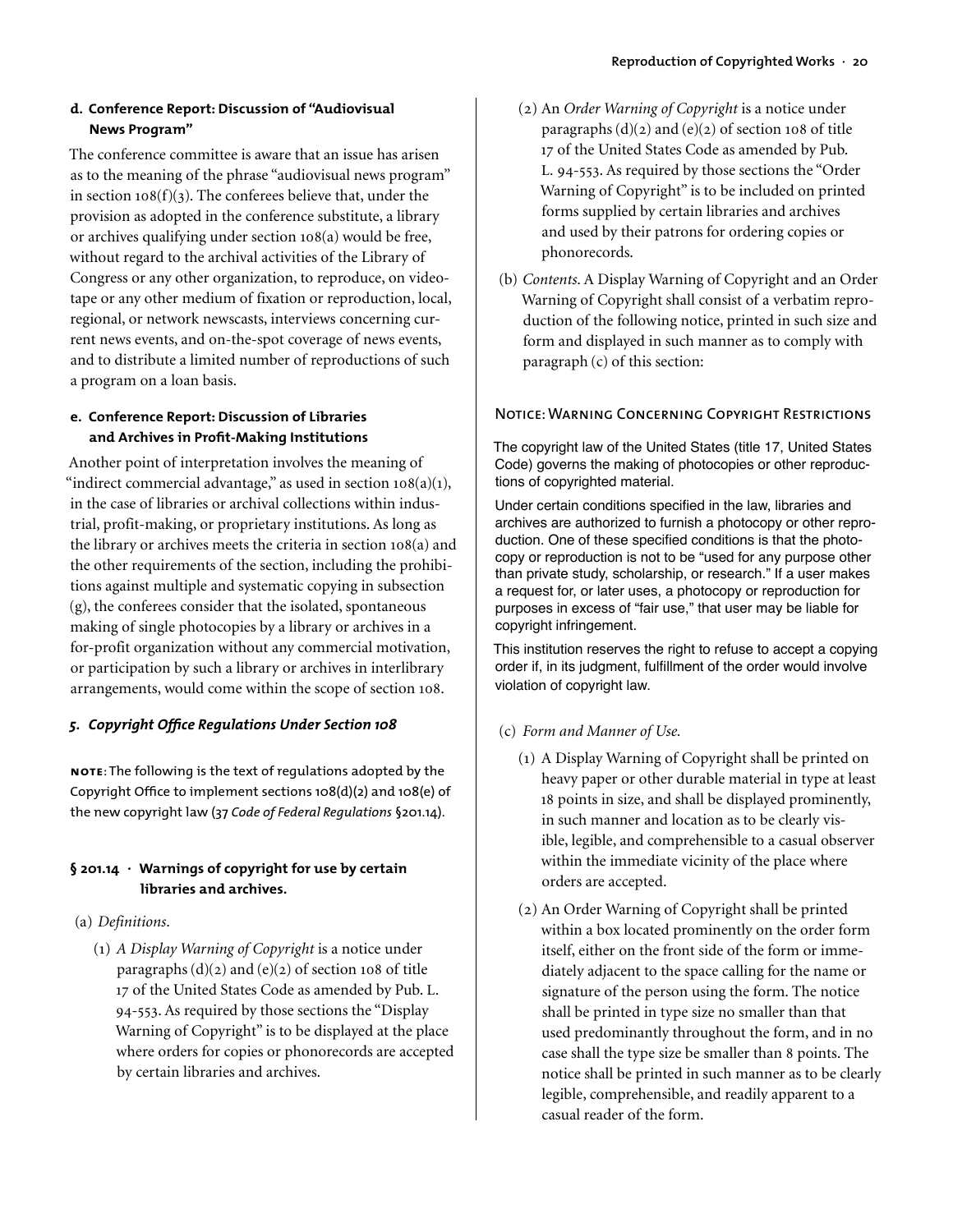## *1. Text of Section 504*

**note**: The following is a reprint of the entire text of section 504 of title 17, *United States Code*, as amended in 1982, 1988, 1990, 1997, 1998, 1999, 2002, 2004, and 2005. The special provisions affecting librarians and educators are in subsection (c)(2).

## **§ 504** *·* **Remedies for infringement: Damages and profits.**

- (a) In General.—Except as otherwise provided by this title, an infringer of copyright is liable for either—
	- (1) the copyright owner's actual damages and any additional profits of the infringer, as provided by subsection (b); or
	- (2) statutory damages, as provided by subsection (c).
- (b) ACTUAL DAMAGES AND PROFITS. The copyright owner is entitled to recover the actual damages suffered by him or her as a result of the infringement, and any profits of the infringer that are attributable to the infringement and are not taken into account in computing the actual damages. In establishing the infringer's profits, the copyright owner is required to present proof only of the infringer's gross revenue, and the infringer is required to prove his or her deductible expenses and the elements of profit attributable to factors other than the copyrighted work.
- (c) Statutory Damages.—
	- (1) Except as provided by clause (2) of this subsection, the copyright owner may elect, at any time before final judgment is rendered, to recover, instead of actual damages and profits, an award of statutory damages for all infringements involved in the action, with respect to any one work, for which any one infringer is liable individually, or for which any two or more infringers are liable jointly and severally, in a sum of not less than \$750 or more than \$30,000 as the court considers just. For the purposes of this subsection, all the parts of a compilation or derivative work constitute one work.
	- (2) In a case where the copyright owner sustains the burden of proving, and the court finds, that infringement was committed willfully, the court in its discretion may increase the award of statutory damages to a sum of not more than \$150,000. In a case where the infringer sustains the burden of proving, and

the court finds, that such infringer was not aware and had no reason to believe that his or her acts constituted an infringement of copyright, the court in its discretion may reduce the award of statutory damages to a sum of not less than \$200. The court shall remit statutory damages in any case where an infringer believed and had reasonable grounds for believing that his or her use of the copyrighted work was a fair use under section 107, if the infringer was: (i) an employee or agent of a nonprofit educational institution, library, or archives acting within the scope of his or her employment who, or such institution, library, or archives itself, which infringed by reproducing the work in copies or phonorecords; or (ii) a public broadcasting entity which or a person who, as a regular part of the nonprofit activities of a public broadcasting entity (as defined in subsection (g) of section 118) infringed by performing a published nondramatic literary work or by reproducing a transmission program embodying a performance of such a work.

- $(3)(A)$  In a case of infringement, it shall be a rebuttable presumption that the infringement was committed willfully for purposes of determining relief if the violator, or a person acting in concert with the violator, knowingly provided or knowingly caused to be provided materially false contact information to a domain name registrar, domain name registry, or other domain name registration authority in registering, maintaining, or renewing a domain name used in connection with the infringement.
	- (b) Nothing in this paragraph limits what may be considered willful infringement under this subsection.
	- (c) For purposes of this paragraph, the term "domain name" has the meaning given that term in section 45 of the Act entitled "An Act to provide for the registration and protection of trademarks used in commerce, to carry out the provisions of certain international conventions, and for other purposes" approved July 5, 1946 (commonly referred to as the "Trademark Act of 1946"; 15 U.S.C. 1127).
- (d) Additional Damages in Certain Cases.—In any case in which the court finds that a defendant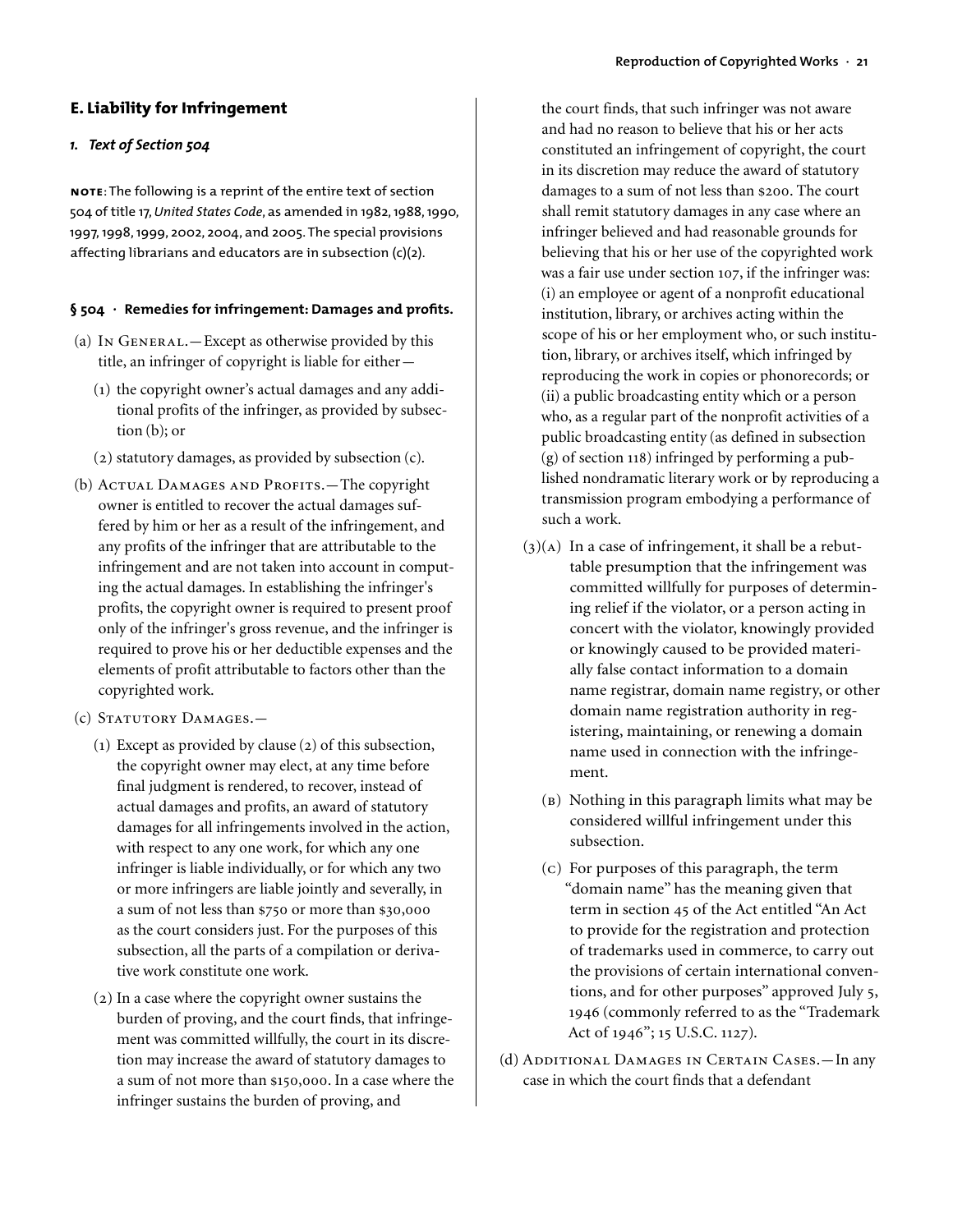proprietor of an establishment who claims as a defense that its activities were exempt under section 110(5) did not have reasonable grounds to believe that its use of a copyrighted work was exempt under such section, the plaintiff shall be entitled to, in addition to any award of damages under this section, an additional award of two times the amount of the license fee that the proprietor of the establishment concerned should have paid the plaintiff for such use during the preceding period of up to 3 years.

#### *2. Excerpts from House Report on Section 504*

**note**: The following excerpts are reprinted from the House Report on the new copyright law (H.R. Rep. No. 94-1476, pages 161–163). Material not of immediate interest to librarians and educators has been omitted. Much of the corresponding discussion in the Senate Report (S. Rep. No. 94-473, pages 143–145) is substantially the same; the House Report's discussion of statutory damages applicable to librarians and educators is new.

#### *In general*

A cornerstone of the remedies sections and of the bill as a whole is section 504, the provision dealing with recovery of actual damages, profits, and statutory damages. The two basic aims of this section are reciprocal and correlative:

- 1 to give the courts specific unambiguous directions concerning monetary awards, thus avoiding the confusion and uncertainty that have marked the present law on the subject, and, at the same time,
- 2 to provide the courts with reasonable latitude to adjust recovery to the circumstances of the case, thus avoiding some of the artificial or overly technical awards resulting from the language of the existing statute.

Subsection (a) lays the groundwork for the more detailed provisions of the section by establishing the liability of a copyright infringer for either "the copyright owner's actual damages and any additional profits of the infringer," or statutory damages. Recovery of actual damages and profits under section 504(b) or of statutory damages under section  $504(c)$  is alternative and for the copyright owner to elect; as under the present law, the plaintiff in an infringement suit is not obliged to submit proof of damages and profits and may choose to rely on the provision for minimum statutory damages. However, there is nothing in section 504 to prevent a court from taking account of evidence concerning actual

damages and profits in making an award of statutory damages within the range set out in subsection (c).

### **Actual damages and profits**

In allowing the plaintiff to recover "the actual damages suffered by him or her as a result of the infringement," plus any of the infringer's profits "that are attributable to the infringement and are not taken into account in computing the actual damages," section 504(b) recognizes the different purposes served by awards of damages and profits. Damages are awarded to compensate the copyright owner for losses from the infringement, and profits are awarded to prevent the infringer from unfairly benefiting from a wrongful act.4

#### **Statutory damages**

Subsection (c) of section 504 makes clear that the plaintiff's election to recover statutory damages may take place at any time during the trial before the court has rendered its final judgment. The remainder of clause (1) of the subsection represents a statement of the general rates applicable to awards of statutory damages.

Clause (2) of section  $504(c)$  provides for exceptional cases in which the maximum award of statutory damages could be raised from \$10,000 to \$50,000, and in which the minimum recovery could be reduced from \$250 to \$100. The basic principle underlying this provision is that the courts should be given discretion to increase statutory damages in cases of willful infringement and to lower the minimum where the infringer is innocent. The language of the clause makes clear that in these situations the burden of proving willfulness rests on the copyright owner and that of proving innocence rests on the infringer, and that the court must make a finding of either willfulness or innocence in order to award the exceptional amounts.

The "innocent infringer" provision of section  $504(c)(2)$ has been the subject of extensive discussion. The exception, which would allow reduction of minimum statutory damages to \$100 where the infringer "was not aware and had no reason to believe that his or her acts constituted an infringement of copyright," is sufficient to protect against unwarranted liability in cases of occasional or isolated innocent infringement, and it offers adequate insulation to users, such as broadcasters and newspaper publishers, who are particularly vulnerable to this type of infringement suit. On the other hand, by establishing a realistic floor for liability, the provision preserves its intended deterrent effect; and it would not allow an infringer to escape simply because the plaintiff failed to disprove the defendant's claim of innocence.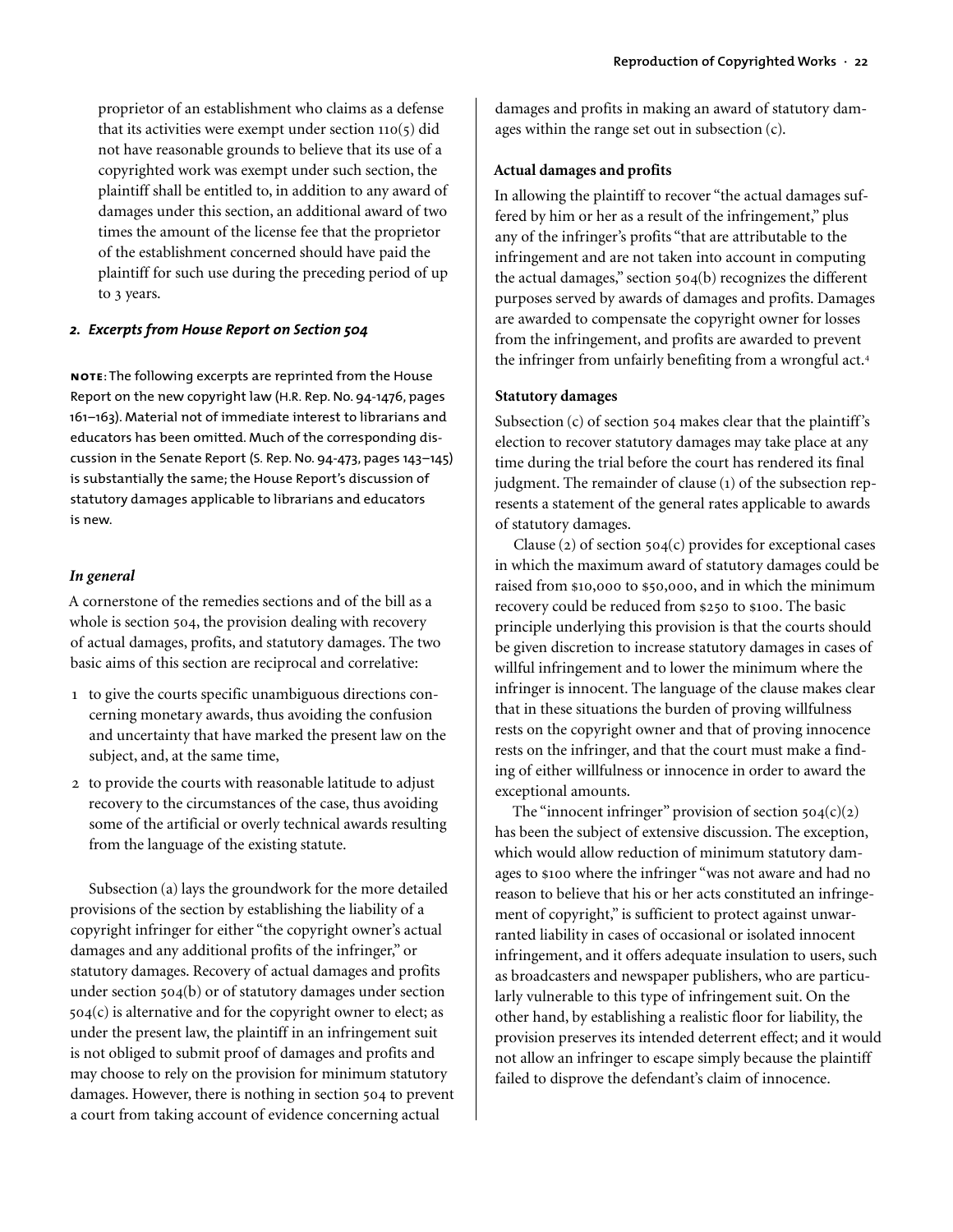In addition to the general "innocent infringer" provision clause (2) deals with the special situation of teachers, librarians, archivists, and public broadcasters, and the nonprofit institutions of which they are a part. Section  $504(c)(2)$ provides that, where such a person or institution infringes copyrighted material in the honest belief that what they were doing constituted fair use, the court is precluded from awarding any statutory damages. It is intended that, in cases involving this provision, the burden of proof with respect to the defendant's good faith should rest on the plaintiff.

## *3. Excerpts from Conference Report on Section 504*

**note**: The following excerpts are reprinted from the Report of the Conference Committee on the new copyright law (H.R. Rep. No. 94-1733, pages 79–80).

## *Remedies for Copyright Infringement*

## **Senate bill**

Chapter 5 of the Senate bill dealt with civil and criminal infringement of copyright and the remedies for both. Subsection (c) of section 504 allowed statutory damages within a stated dollar range, and clause (2) of that subsection provided for situations in which the maximum could be exceeded and the minimum lowered; the court was given discretion to reduce or remit statutory damages entirely where a teacher, librarian, or archivist believed that the infringing activity constituted fair use.<sup>5</sup>

## **House bill**

Section  $504(c)(2)$  of the House bill required the court to remit statutory damages entirely in cases where a teacher, librarian, archivist, or public broadcaster, or the institution to which they belong, infringed in the honest belief that what they were doing constituted fair use.<sup>6</sup>

## **Conference substitute**

The conference substitute adopts the House amendments with respect to statutory damages in section  $504(c)(2)$ .<sup>7</sup>

# **F. Guidelines for Off-Air Recording of Broadcast Programming for Educational Purposes**

**note**: The following excerpts are reprinted from the House Report on piracy and counterfeiting amendments (H.R. 97-495, pages 8–9).

In March 1979, Congressman Robert Kastenmeier, Chairman of the House Subcommittee on Courts, Civil Liberties and Administration of Justice, appointed a Negotiating Committee consisting of representatives of educational organizations, copyright proprietors, and creative guilds and unions. The following guidelines reflect the Negotiating Committee's consensus as to the application of "fair use" to the recording, retention, and use of television broadcast programs for educational purposes. They specify periods of retention and use of such off-air recordings in classrooms and similar places devoted to instruction and for homebound instruction. The purpose of establishing these guidelines is to provide standards for both owners and users of copyrighted television programs.

- 1 The guidelines were developed to apply only to off-air recording by non-profit educational institutions.
- 2 A broadcast program may be recorded off-air simultaneously with broadcast transmission (including simultaneous cable transmission) and retained by a non-profit educational institution for a period not to exceed the first forty-five (45) consecutive calendar days after date of recording. Upon conclusion of such retention period, all off-air recordings must be erased or destroyed immediately. "Broadcast programs" are television programs transmitted by television stations for reception by the general public without charge.
- 3 Off-air recordings may be used once by individual teachers in the course of relevant teaching activities, and repeated once only when instructional reinforcement is necessary, in classrooms and similar places devoted to instruction within a single building, cluster, or campus, as well as in the homes of students receiving formalized home instruction, during the first ten (10) consecutive school days in the forty-five (45) day calendar day retention period. "School days" are school session days—not counting weekends, holidays, vacations, examination periods, or other scheduled interruptions—within the forty-five (45) calendar day retention period.
- 4 Off-air recordings may be made only at the request of, and used by, individual teachers, and may not be regularly recorded in anticipation of requests. No broadcast program may be recorded off-air more than once at the request of the same teacher, regardless of the number of times the program may be broadcast.
- 5 A limited number of copies may be reproduced from each off-air recording to meet the legitimate needs of teachers under these guidelines. Each such additional copy shall be subject to all provisions governing the original recording.